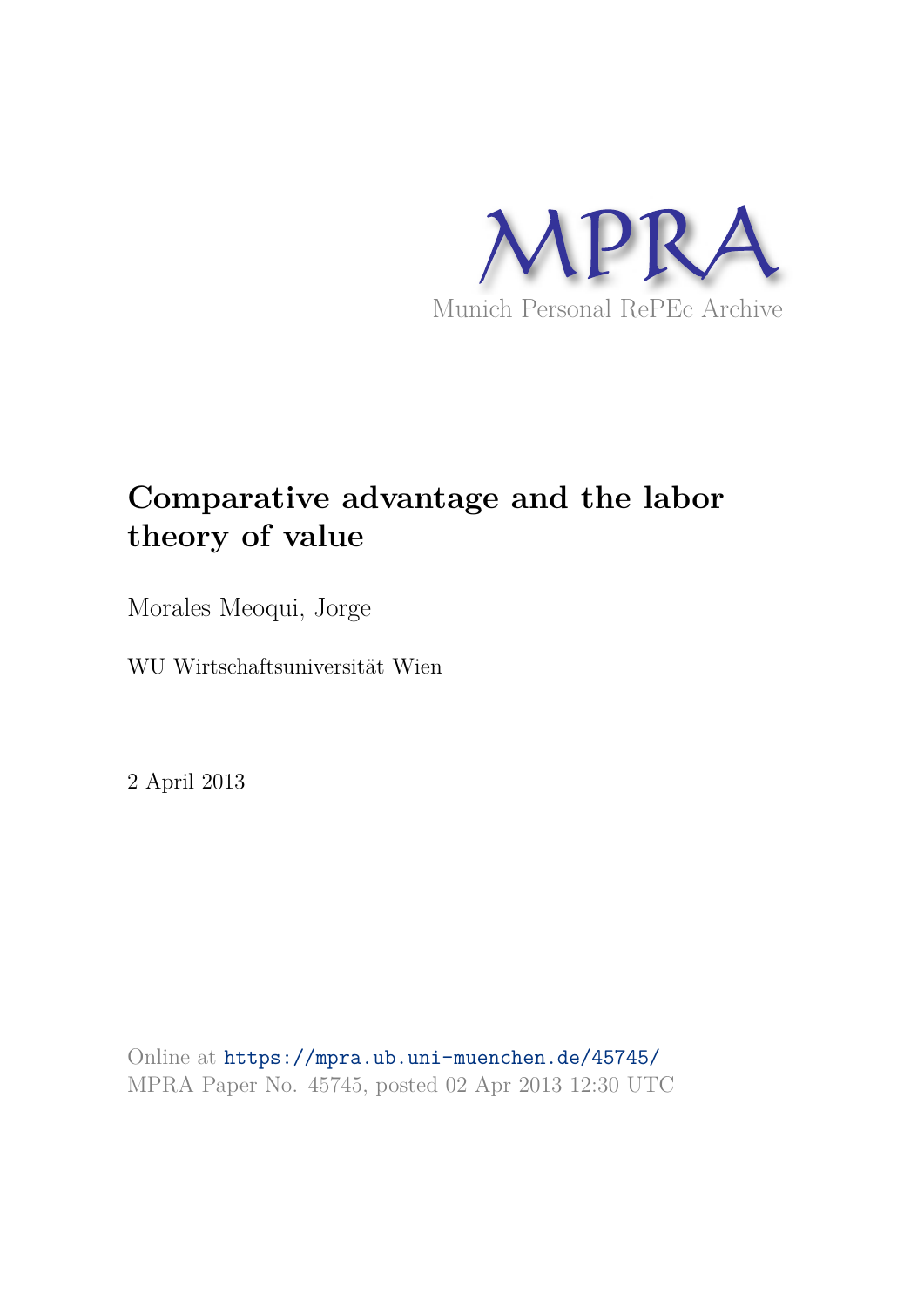**Title: Comparative advantage and the labor theory of value<sup>1</sup>**

by Jorge Morales Meoqui

**E-mail:** jorgemorales3@gmail.com **homepage:** http://wuvienna.academia.edu/JorgeMoralesMeoqui

<sup>&</sup>lt;sup>1</sup> This is the post-print version of the paper published in History of Political Economy. The publisher's version is available at: http://hope.dukejournals.org/content/43/4/743.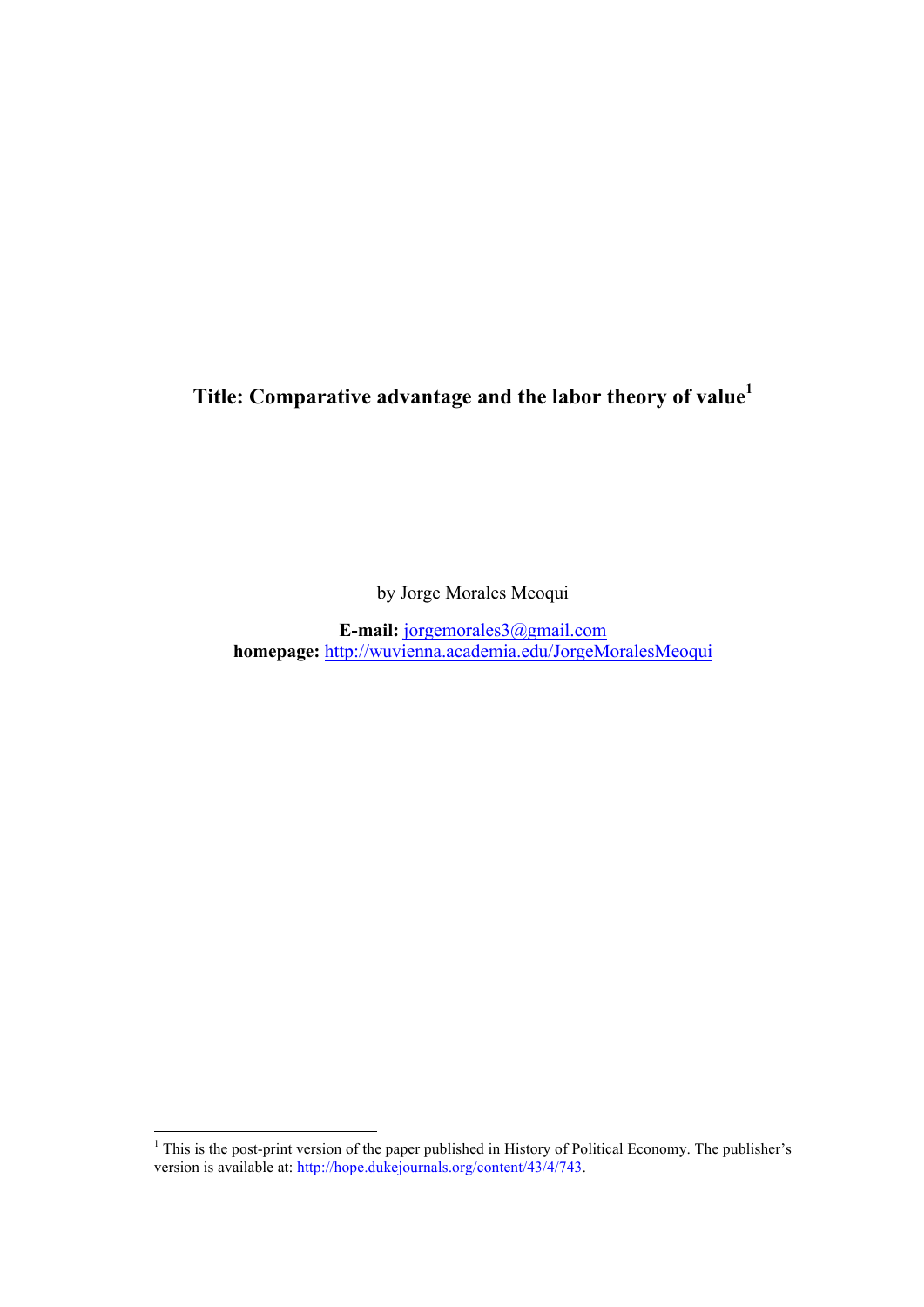## **Abstract**

With the famous numerical example of chapter 7 of the *Principles* David Ricardo intended to illustrate first and foremost the new proposition that his labor theory of value does not regulate the price of international transactions when the factors of production are immobile between countries. Unfortunately, later scholars have often omitted this proposition when referring to Ricardo's numerical example. Instead, they have highlighted only the comparative-advantage proposition, although Ricardo considered it as a corollary of the omitted proposition, and therefore inextricably linked to it. This inexplicable omission has led to an incomplete understanding of the logical construction of Ricardo's numerical example, as well as the misinterpretation of the four numbers as unitary labor costs. With the accurate understanding of Ricardo's numerical example and the logical relationship between the two propositions it meant to prove, it is relatively easy to refute the main objections that have been raised against the very same numerical example in the past. Moreover, it reaffirms the sustained relevance of Ricardo's two propositions as important insights for understanding the current process of economic globalization.

## **Keywords**

*comparative advantage, labor theory of value, David Ricardo, free trade*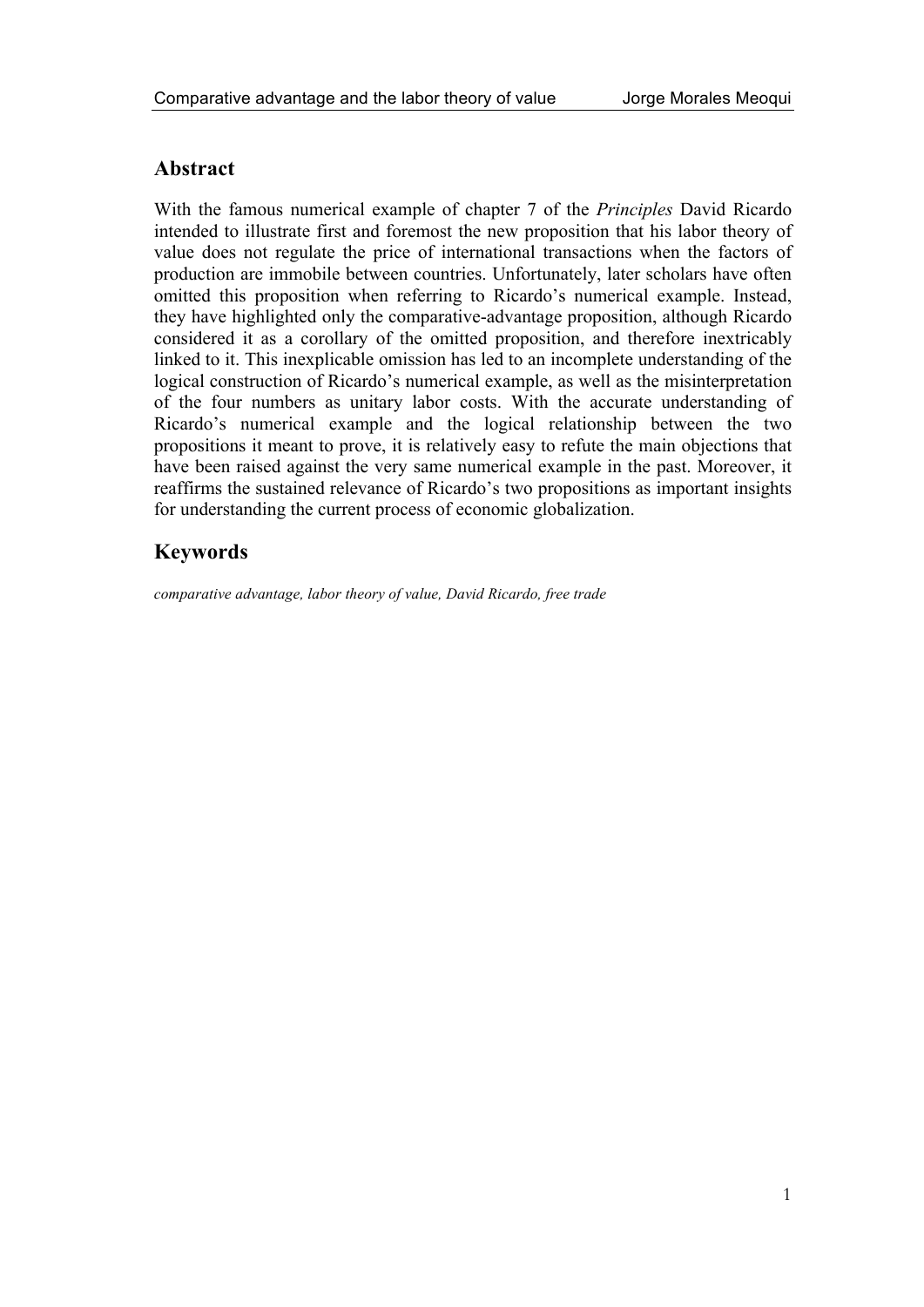## **Comparative Advantage: A Difficult Insight?**

*Everything should be made as simple as possible, but not one bit simpler.*

#### **Albert Einstein, (attributed)**

Ricardo's famous numerical example in chapter 7 of his magnum opus *On the Principles of Political Economy and Taxation* (1817) is probably the most renowned one in the history of economic thought. The influence of this simple numerical example of merely four numbers for subsequent developments in international trade theory has been paramount. Despite its apparent simplicity, though, economists have often confronted skepticism and rejection when they have had to explain the numerical example outside the narrow confines of their profession. Disturbed by the difficulty of convincing the public, they have usually put the blame on the critics and unbelievers for not being capable of understanding the allegedly difficult and counterintuitive proposition regarding comparative advantage.<sup>1</sup>

A different interpretation of the four numbers put forward by Roy J. Ruffin (2002) suggests that much of the skepticism surrounding comparative advantage may have been caused by a careless reading of Ricardo's numerical example. With the correct interpretation of the four numbers as the quantities of labor needed to produce some unspecified amounts of wine and cloth traded by England and Portugal, much of the incomprehension associated with comparative advantage fades away. The accurate interpretation of Ricardo's numerical example does not only offer an easy way to calculate the gains of trade (Maneschi, 2004), but actually clears the way for understanding which cost comparison Ricardo considered as relevant for international specialization. Moreover, it also reveals the logical relationship between the two innovative and interlinked propositions that he wanted to illustrate with the four numbers, allowing a clear understanding of the true meaning, implications and present relevance of the numerical example and its assumptions. This is perhaps the main contribution of the present article.

<sup>&</sup>lt;sup>1</sup> Paul Krugman, the well-known international trade theorist and co-founder of the *New Trade Theory*, offers three reasons for the stubborn rejection of comparative advantage by outsiders of the economic profession: (1) the desire to be intellectually fashionable and daring, arguing against an idea that has been a sort of an icon among professional economists; (2) the real difficulty of understanding a scientific concept that is part of a dense web of linked ideas, which are familiar to economists but unknown to outsiders; and (3) the general aversion for mathematical modeling. The last point is also a recurrent accusation against the minority of economists who have remained critical with respect to comparative advantage. See Krugman n.d.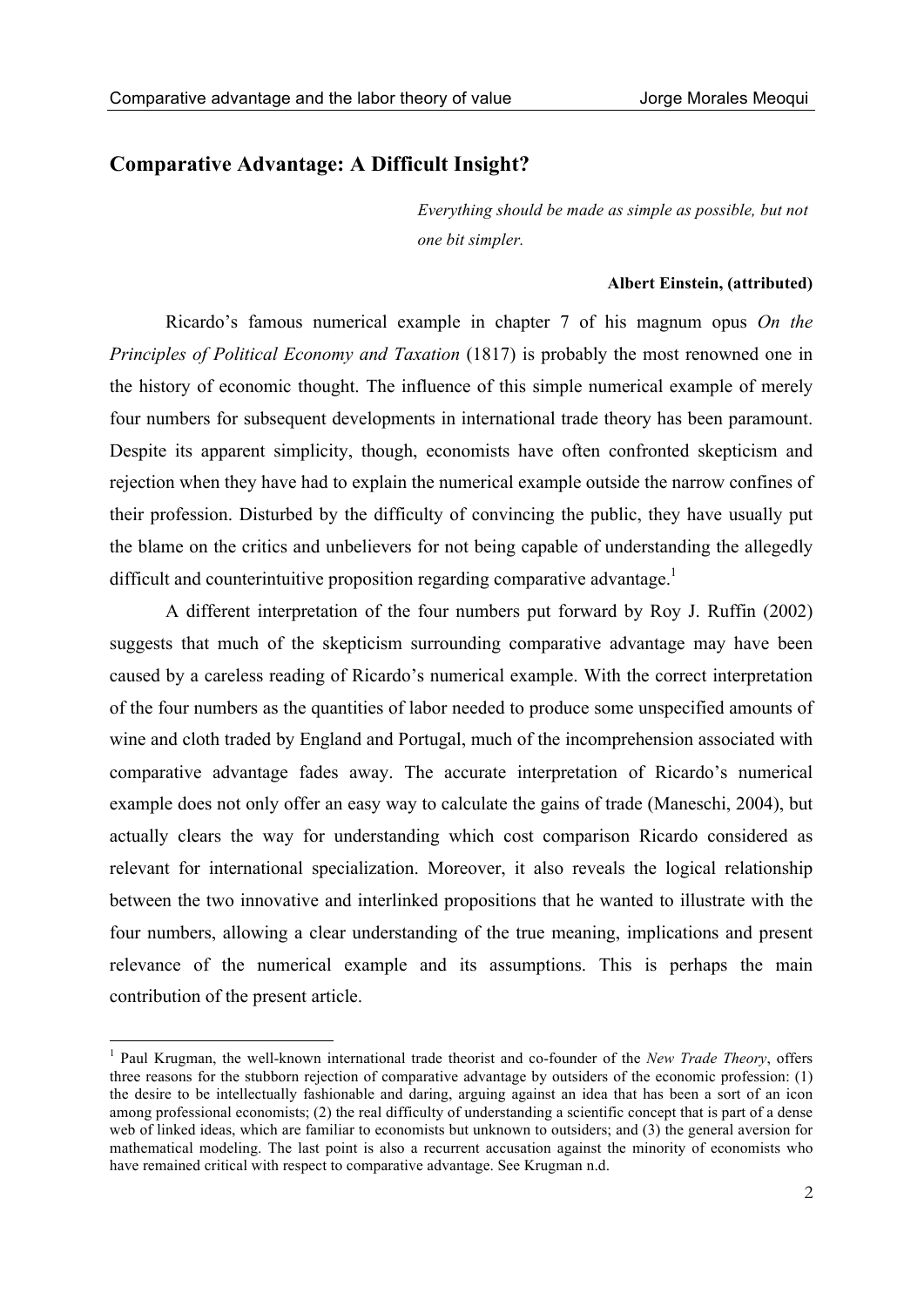#### **The Accurate Interpretation of Ricardo's Numbers**

The original example with the "four magic numbers" (Samuelson, 1969) can be found in a few paragraphs in the chapter titled "On Foreign Trade*"* of the *Principles*. These numbers have been traditionally interpreted as the amounts of labor needed to produce a single unit of cloth and wine in England and Portugal or, in other words, as unit labor coefficients in the production of these commodities for each country. Ruffin (2002), however, convincingly argues that Ricardo's numbers are not unit labor coefficients, but rather the quantities of labor needed to produce some unspecified amounts of wine and cloth traded by England and Portugal.

A careful review of the relevant paragraphs in the *Principles* makes it very difficult to support any other interpretation.<sup>2</sup> Ricardo's own wording strongly backs this interpretation, since it is consistent with the use of the terms *the cloth* and *the wine* on page 135, which refer to the "quantity of wine which she shall give in exchange for the cloth of England" mentioned on page 134. In addition, it also offers a plain explanation for why Ricardo does not specify the units of measurement for each commodity in the numerical example: such a specification is neither required nor relevant for the kind of numerical example he is presenting. All what counts is that a certain amount of English cloth is exchanged for a certain amount of Portuguese wine.

If the numbers were meant to be unit labor coefficients, then Ricardo would have failed to specify not only the units of measurement, but also the terms of trade between the two commodities. Besides these important omissions, the real labor costs indicated by him for the production of these commodities would have seemed grossly exaggerated, since the work of eighty men for a whole year is a lot of labor for producing a liter or even a hectoliter of wine in Portugal.

Thus, an accurate representation of Ricardo's numerical example in a table would have to be like the one found here in table 1. A similar table with the correct interpretation of Ricardo's numbers can be found in Sraffa (1930, p. 541). Sraffa's article had been apparently ignored in the economic literature for over seventy years before Ruffin referred to it in his

<sup>&</sup>lt;sup>2</sup> Before reading Ruffin's paper, Maneschi wrote an entire book about comparative advantage, presenting, like many others before him, the traditional interpretation of Ricardo's example. After reading the paper, he immediately adhered to the new interpretation, calling it *"the first clear interpretation of the meaning of the four magic numbers"* (Maneschi, 2004, p. 435). To verify this rather unusual conversion, see Maneschi (1998) and (2004).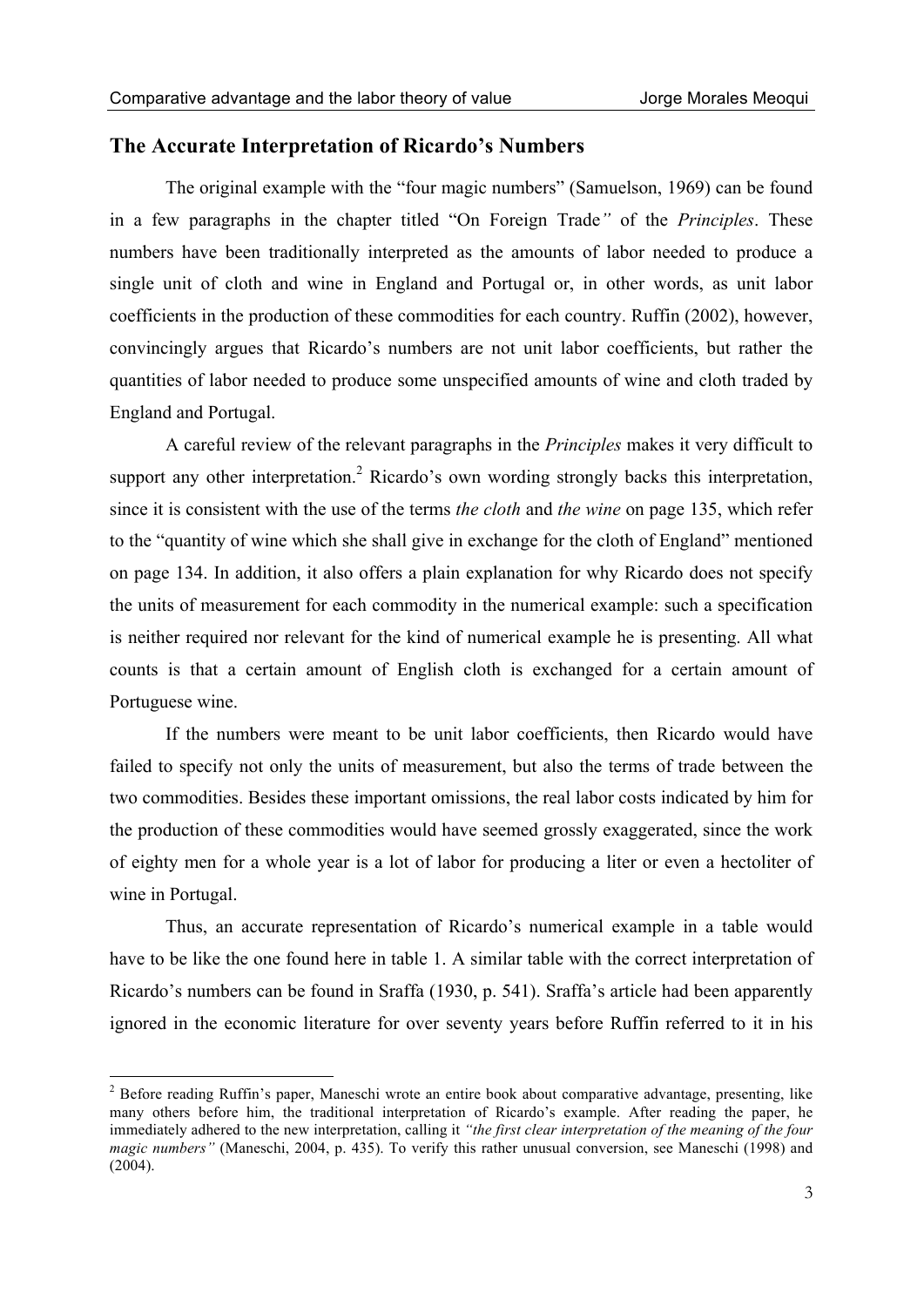paper. The Sraffian interpretation of the four numbers clears the way for understanding which cost comparison Ricardo considered relevant for international specialization, as the following section will show.

|          | Number of men working for a year required<br>to produce a given quantity of |      |
|----------|-----------------------------------------------------------------------------|------|
|          | Cloth                                                                       | Wine |
| England  | 100                                                                         | 120  |
| Portugal |                                                                             |      |

Table 1: Ricardo's Numerical Example

 $\overline{a}$ 

#### **The Classical Rule for Specialization**

As stated in the preceding section, Ricardo does not build his numerical example upon unitary labor costs, but the real labor costs necessary to produce some unspecified amounts of cloth and wine traded between Portugal and England. Then, he proceeds to establish two distinct cost comparisons between the four magic numbers, each of these comparisons responding to different purposes.

The first cost comparison is between the real labor costs in the same country for the amounts of cloth and wine subject to exchange. More precisely, he compares the cost of obtaining a certain amount of a commodity from another country with the real labor costs of producing the same amount internally. The cost for obtaining these imported commodities always consists in the real labor costs embodied in the commodities that the country needs to export in order to pay for its imports.

By establishing this kind of cost comparison, Ricardo is merely applying what Jacob Viner has labeled the *eighteenth-century rule*. 3 This rule stipulates that it is beneficial for a country to import commodities whenever it can obtain them in exchange for exports whose production entails less real cost compared to the domestic production of the same amount of the imported commodities. According to this rule, therefore, the consumers in a country whose government follows a free trade policy would always obtain all the different commodities at the lowest possible real costs, by either producing those commodities at home or acquiring them from abroad. This constitutes the main benefit of free international trade.

<sup>3</sup> Viner names this rule after a passage he discovered in the then anonymous *Considerations on the East-India Trade* of 1701, which is now believed to have been written by Henry Martin.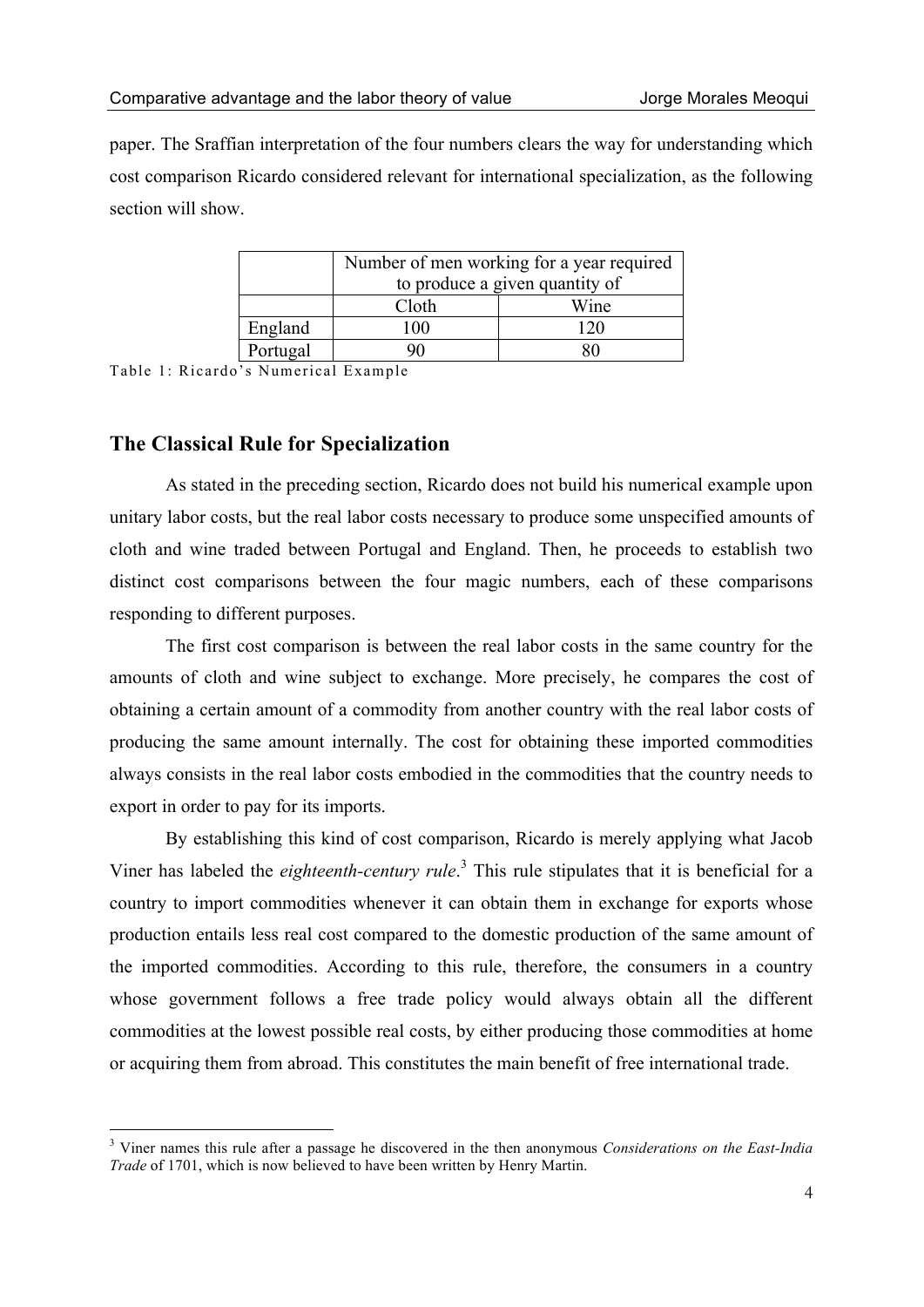The eighteenth-century rule for specialization was a long-known and often-used argument — although obviously not under the current denomination — by supporters of free trade to demonstrate the benefits of international trade well before Ricardo had written the *Principles*. Indeed, it is already present in the *Wealth of Nations* when Adam Smith ([1776] 1976) states:

"If a foreign country can supply us with a commodity cheaper than we ourselves can make it, better buy it of them with some part of the produce of our own industry, employed in a way in which we have some advantage. The general industry of the country, being always in proportion to the capital which employs it, will not thereby be diminished, no more than that of the above-mentioned artificers; but only left to find out the way in which it can be employed with the greatest advantage. It is certainly not employed to the greatest advantage, when it is thus directed towards an object which it can buy cheaper than it can make"  $(IV.ii.12).<sup>4</sup>$ 

Approximately a decade before the publication of Ricardo's *Principles*, James Mill and Robert Torrens had already applied this rule when writing against William Spence's Britain *Independent of Commerce* (1807), an economic pamphlet occasioned by the French blockade of Britain of 1806. Spence drew on the physiocrats — the *économistes* — to make the point that since a nation's agriculture is the source of its wealth, a blockade of trade could not hurt the British economy. Therefore, according to Spence, his fellow citizens had no reason to fear Napoleon's continental blockade. To refute Spence's conclusion, both Mill and Torrens used the eighteenth-century rule to outline the benefits of international trade (Thweatt, 1976, pp. 209-212).<sup>5</sup>

The denomination that Viner has proposed for this cost comparison — the eighteenthcentury rule — is highly misleading, because it suggests that a different rule of specialization was formulated later in the nineteenth century. That was indeed Viner's erroneous view. He believed that Ricardo had formulated the nineteenth-century rule for specialization in international commerce. Ricardo, however, did not propose an alternative rule for

<sup>&</sup>lt;sup>4</sup> The quotation from the *Wealth of Nations* has been referenced using the Glasgow convention of citing the book, chapter, and paragraph.

<sup>&</sup>lt;sup>5</sup> In Torrens's essay, *The Economists Refuted* (1808), there is even a quite satisfactory indication of how to measure the gains from international trade when applying the rule. He states the following: "If I wish to know the extent of the advantage which arises to England, from her giving France a hundred pounds' worth of broad cloth, in exchange for a hundred pounds' worth of lace, I take the quantity of lace which England has acquired by this transaction, and compare it with the quantity which she might, at the same expense of labour and capital, have acquired by manufacturing it at home. The lace that remains, beyond what the labour and capital employed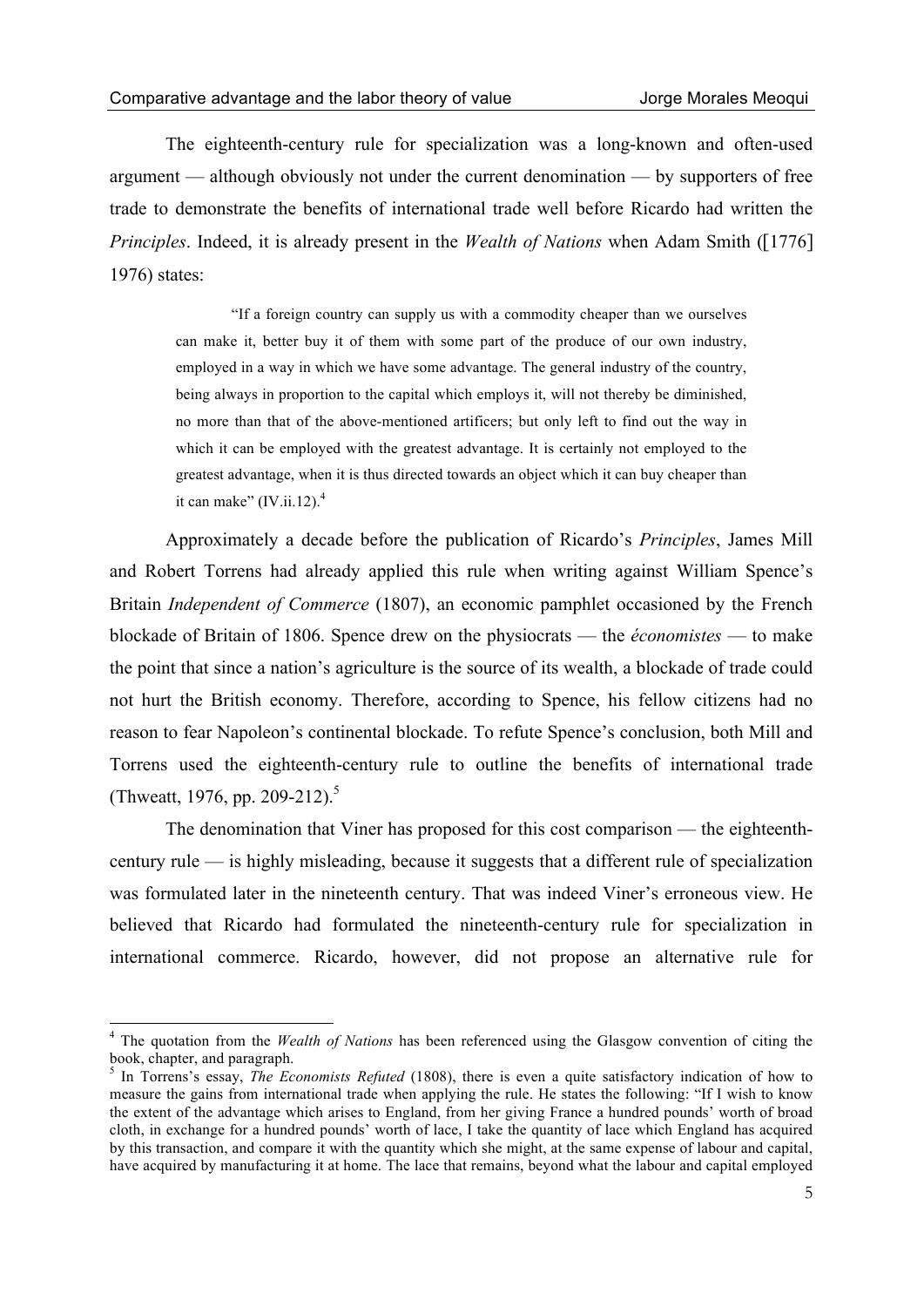specialization, but applied the same rule as his predecessors. Thus, there has been only one consistent rule of specialization throughout the classical school of economic thought. Consequently, it should not be called the eighteenth-century rule, but the *classical rule for specialization*.

It is important to realize that Ricardo considers the classical rule for specialization as the relevant cost comparison for specialization, since it establishes the gains from trade for a particular country without bothering about any other cost comparison. At first glance, the mere emergence of confusion with respect to this crucial issue is somehow surprising, since Ricardo applies the classical rule for specialization in the second paragraph of page 135 to establish England's interest in importing cloth without taking into consideration Portugal's real labor costs. He proceeds then to apply the same rule for specialization to Portugal in the third paragraph. Only after he has established the interest of England in importing wine and that of Portugal in importing cloth — interests which are mutually independent —, does he compare the real labor costs between the two countries in the second part of the third paragraph.

James Mill (1826, p. 123), a close friend and collaborator of Ricardo, reaffirms with clarity the dominant cost comparison when he states the following in his *Elements of Political Economy*:

"When a country can either import a commodity or produce it at home, it compares the cost of producing at home with the cost of procuring from abroad; if the latter cost is less than the first, it imports. The cost at which a country can import from abroad depends, not upon the cost at which the foreign country produces the commodity, but upon what the commodity costs which it sends in exchange, compared with the cost which it must be at to produce the commodity in question, if it did not import it."

Five decades later, John Elliott Cairnes ([1874] 1967, p. 312) is only repeating Mill's statement when he writes:

"When it is said that international trade depends on the difference in the comparative, not the absolute, cost of producing commodities, the costs compared are the costs in each country of the commodities which are the subject of exchange, not the different costs of the same commodity in the exchanging countries."

on the cloth, might have fabricated at home, is the amount of the advantage which England derives from the exchange" (Torrens, 2000, Vol. 6, p. 53).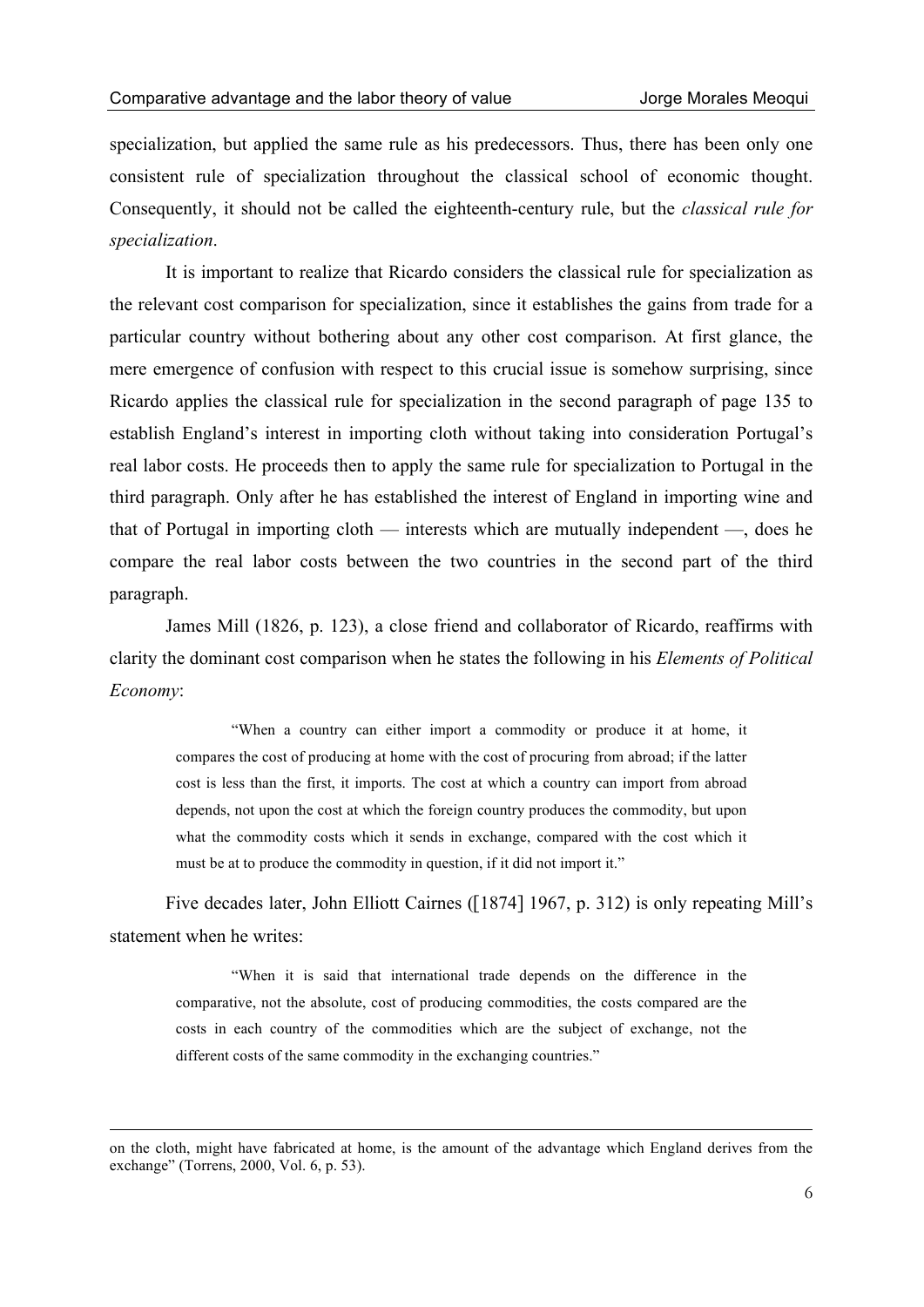However, Cairnes is severely criticized by Viner (1937) and John Chipman (1965) for his correct statement of the dominant cost comparison, whereas James Mill's equivalent statement remains unchallenged. Viner (1937, p. 438f) intends to refute Cairnes by pointing out that the comparison has to be made between cost ratios, not costs, and therefore he believes that "it is unessential whether the cost ratios which are compared are the ratios between the costs of producing different commodities within the same countries or the ratios between the costs of producing the same commodities in different countries." Chipman (1965, p. 480) expresses the same objection in algebraic terms:

"In other words  $-$  Cairnes seems to be saying  $-$  if among four positive quantities, the relation  $a/b' < a''/b''$  holds, this must not be confused with the relation  $a/a'' < b/b''$ ; but as any high school student ought to know, the two inequalities are mathematically equivalent."

Both Viner and Chipman are right about the mathematical equivalence of the two inequalities, but they are mistaken by establishing a comparison of *cost ratios* in the first place. The comparison of cost ratios is a direct consequence of taking the unitary cost of the commodities as the starting point for establishing a comparative advantage in a specific commodity, since under such an unfortunate logical construction of the numerical example no other kind of cost comparison can be established in order to make a meaningful statement. The mere fact that the unitary real cost of a commodity is lower with respect to another, without explicitly establishing the rate of exchange between the two commodities, is hardly a sufficient criterion for producing the lower-cost commodity at home rather than importing it. Ricardo avoids this error by directly taking the real labor costs for the amounts of the commodities traded in the two countries, instead of the respective unitary real labor costs.

Even the most skeptical reader would have to agree with this restatement of the relevant cost comparison for international specialization if confronted with a passage in which Ricardo explicitly rejects the comparison of real costs between countries, declaring it irrelevant for the particular interest of a country in trading with another. Well, this is exactly what Ricardo does when commenting on Malthus's *Principles of Political Economy*. 6 Malthus (1989, p. 428) credits as a factor contributing to the prosperity of the United States

<sup>&</sup>lt;sup>6</sup> Viner brings up this quote, as well as many other important insights that have been very helpful for arriving at the new interpretation of Ricardo's cost comparisons. The reason why Viner failed to draw the same conclusions from them may be found in his erroneous interpretation of Ricardo's numbers as unitary labor costs. See Viner (1937, p. 445).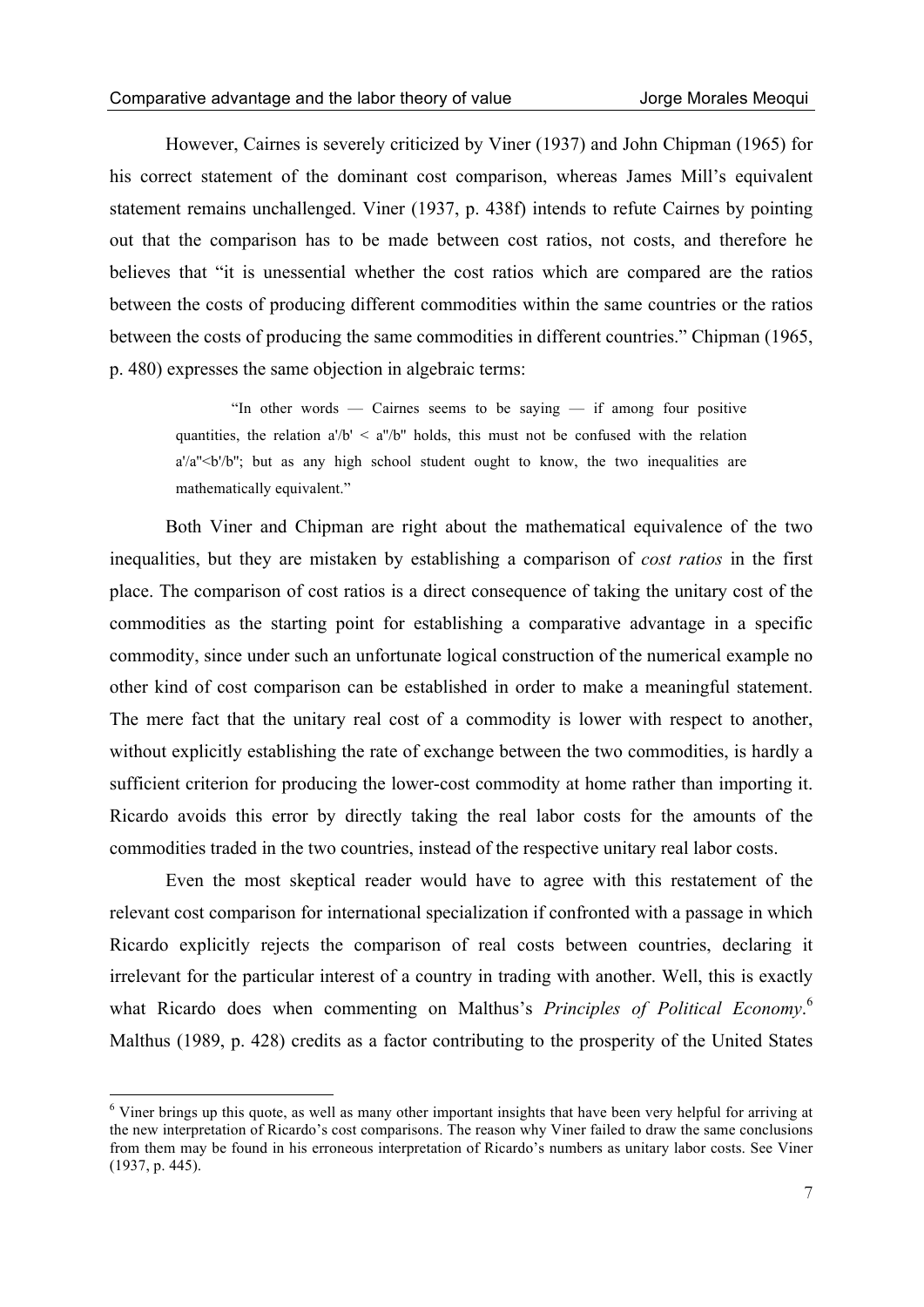her ability to sell *"raw produce, obtained with little labor, for European commodities which have cost much labor."* Referring to this phrase, Ricardo (Vol. II, p. 383) writes the following footnote:

"It can be of no consequence to America, whether the commodities she obtains in return for her own, cost Europeans much, or little labor; all she is interested in, is that they shall cost her less labor by purchasing them than by manufacturing them herself."

To further illustrate the relevancy of the internal cost comparison for international specialization let us go back to Ricardo's numerical example and introduce a single change represented in bold (see table 2).

|          | Number of men working for a year required |      |
|----------|-------------------------------------------|------|
|          | to produce a given quantity of            |      |
|          | Cloth                                     | Wine |
| England  |                                           | 120  |
| Portugal | 11 A                                      |      |

Table 2: Ricardo's Modified Numerical Example

The change consists in increasing the number of Portuguese men working for a year required to produce the amount of cloth traded from 90 to 110. Such an increase amounts to revoking Portugal's real labor cost advantage in cloth with regard to England. Despite the change introduced, this international exchange would still take place, since both countries continue to be interested in it. Actually, Portugal is even more interested in the exchange under these modified conditions, since it gains the labor of 30 men instead of the 10 men in the original example.

Therefore, the relevant cost comparison for international trade is the one between domestic production and importation, or the respective real costs within a country for the amounts of the two commodities traded. The erroneous interpretation of Ricardo's numbers as unitary labor costs has led to the mistake of ignoring the classical rule of specialization for defining the interest of a country in a particular international exchange.

Without diminishing the relevancy of this first cost comparison, it is important to realize that Ricardo's truly innovative propositions to classical international trade theory are contained in the second cost comparison, where he compares the real labor costs between England and Portugal. After having worked out the accurate interpretation of Ricardo's numbers and the relevant cost comparison for international specialization in the previous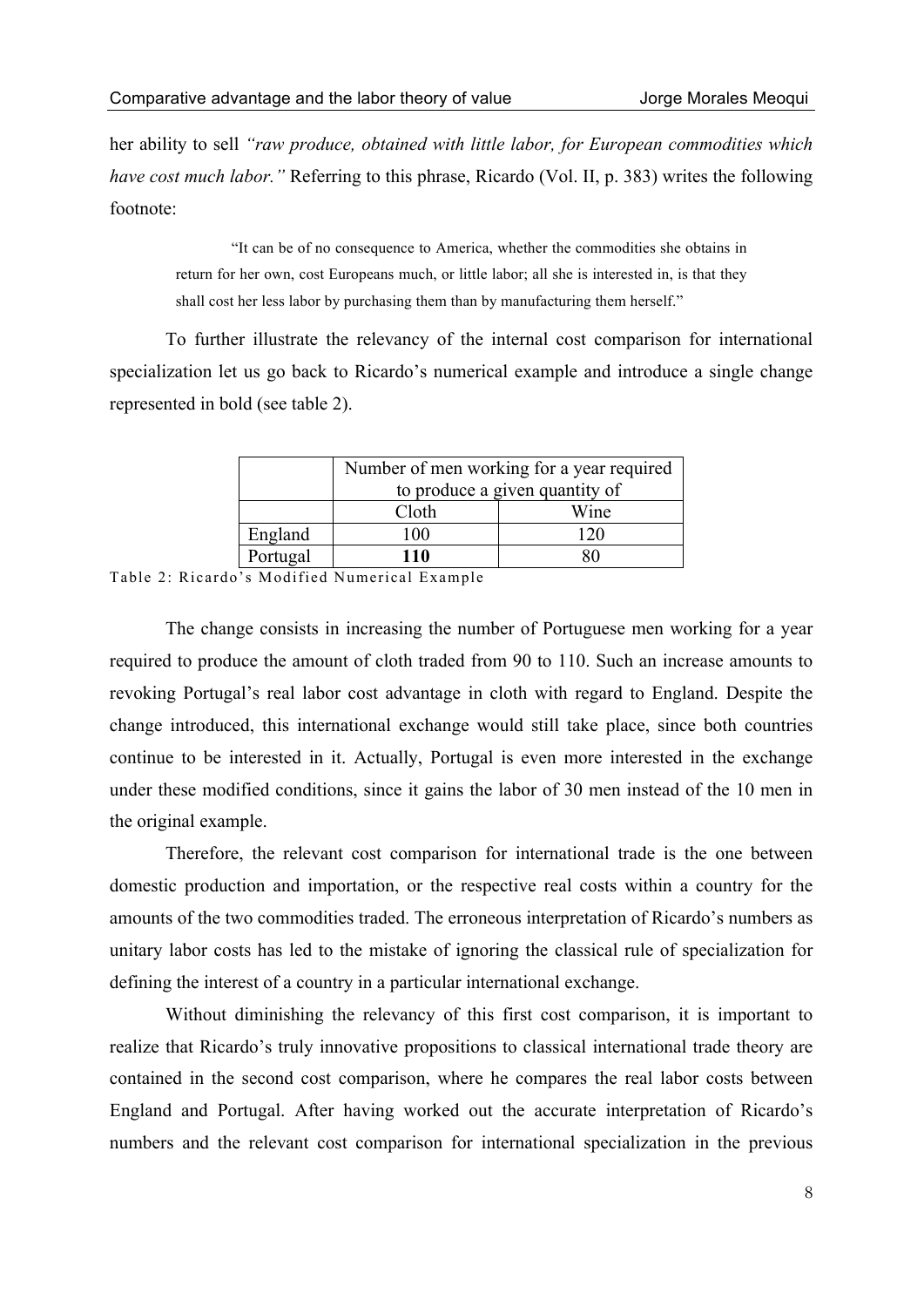sections, let us now proceed to identify the new propositions he originally intended to prove with the simple numerical example.

### **Ricardo's New Propositions**

After applying the classical rule for specialization for England and Portugal respectively, the comparison of real costs between the two countries reveals that Portugal might import a certain amount of cloth from England although the former has a real labor cost advantage over the latter in producing the amount of the commodity traded at home. Ricardo refers to this new proposition on page 135, when he states that "this exchange might even take place, notwithstanding that the commodity imported by Portugal could be produced there with less labour than in England."

Every modern interpreter of comparative advantage has highlighted the above proposition. Because of the misinterpretation of Ricardo's numbers, there has been a misunderstanding regarding the role of this proposition within the numerical example. A symptomatic indication of the present state of confusion is the prolific denominations that scholars have attached to it. For some economists, it is the *law* of comparative advantage, while others regard it as a mere *rule*; a third group declares it a *theory*, whereas another group calls it a *doctrine*. The majority of scholars have used all these different denominations simultaneously without even bothering about the different meanings. This is an inappropriate practice for a science whose practitioners like to consider it the most precise branch of the social sciences.

If Ricardo's above proposition is neither a law, a rule, a principle, a theory nor a doctrine, as I am suggesting, then what is it instead? Viner is fundamentally right when considering it to be a mere addition or possible implication of the classical rule for specialization. Indeed, this rule is both compatible and indifferent with respect to real cost advantages between countries, since they are not relevant for establishing the interest of a country in international trade. That is why Ricardo refers to this proposition only once and merely in passing in chapter 7 of the *Principles*.

However, if real cost advantages between countries are irrelevant for specialization, as Ricardo himself has declared, it seems to be contradictory that he establishes such a cost comparison in the numerical example. Why does Ricardo bring it up in the first place? The answer is quite simple: because the cost comparison between countries is necessary for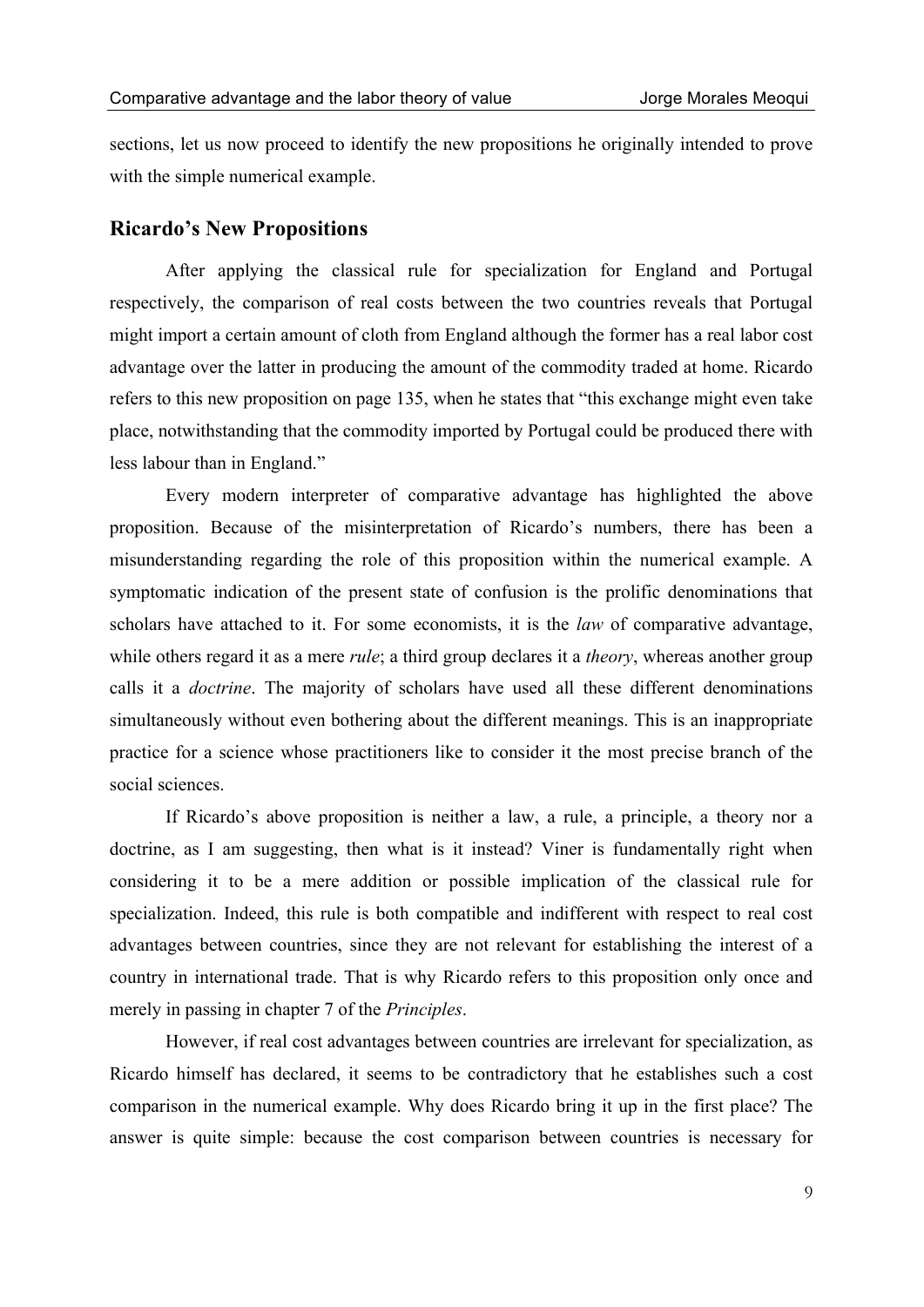proving another proposition that has been scarcely mentioned in the prolific economic literature about comparative advantage, although it is the main proposition Ricardo intended to illustrate in the numerical example. In order to bring this proposition back to light, it is necessary to continue the practice of consulting the *Principles* as the primary source for the interpretation of Ricardo's numerical example.

In the last paragraph of page 135 Ricardo writes,

"Thus England would give the produce of the labour of 100 men, for the produce of the labour of 80. Such an exchange could not take place between the individuals of the same country. The labour of 100 Englishmen cannot be given for that of 80 Englishmen, but the produce of the labour of 100 Englishmen may be given for the produce of the labour of 80 Portuguese, 60 Russians, or 120 East Indians."

This passage is evidently connected to an earlier paragraph, where he states that

"the quantity of wine which she shall give in exchange for the cloth of England, is not determined by the respective quantities of labour devoted to the production of each, as it would be, if both commodities were manufactured in England, or both in Portugal."

Ricardo is therefore referring not once but twice to a new proposition he has already stated some paragraphs before, namely that "the same rule which regulates the relative value of commodities in one country, does not regulate the relative value of the commodities exchanged between two or more countries" (Vol. I, p. 133).<sup>7</sup>

If Ricardo's recurring references are to be taken seriously, then there is hardly a plausible option other than to conclude that the real purpose of his numerical example is to illustrate the new proposition that the law of value for domestic transactions — and therefore his labor theory of value — does not hold for international exchanges. Hence, one cannot rely on the labor theory of value as a valid guide for the determination of international prices under the condition of immobility of the factors of production.

A book often functions like a mirror: it only lets the reader understand and appreciate what he or she already has inside his or her own mind. Therefore, many scholars have mistakenly interpreted Ricardo's numerical example as the enunciation of a new principle or law leading to free trade, which is certainly not the case. Ricardo himself never claimed to have discovered a new principle or law called *comparative costs* or *comparative advantage*. Although he mentions the word *principle* in the paragraph immediately following the

 $^7$  Aldrich (2004, p. 385) considers this sentence rightly as the beginning of the comparative-advantage section.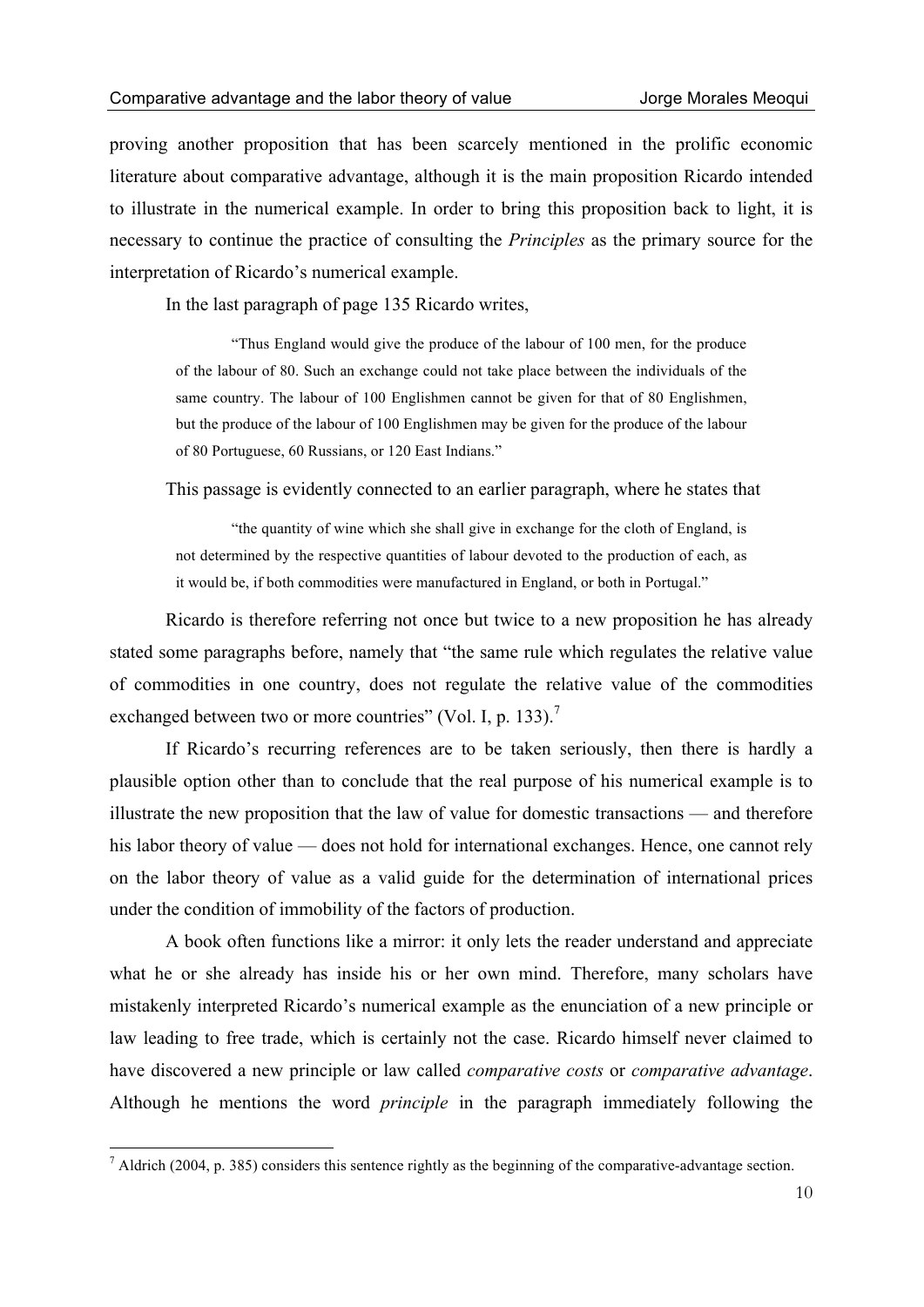announcement of the proposition, it is necessary, again, to read the whole paragraph in order to interpret Ricardo correctly. He states the following:

"Under *a system of perfectly free commerce*, each country naturally devotes its capital and labour to such employments as are most beneficial to each. This pursuit of individual advantage is admirably connected with the universal good of the whole. By stimulating industry, by rewarding ingenuity, and by using most efficaciously the peculiar powers bestowed by nature, it distributes labour most effectively and most economically: while, by increasing the general mass of productions, it diffuses general benefit, and binds together by one common tie of interest and intercourse, the universal society of nations throughout the civilized world. It is *this principle* which determines that wine shall be made in France and Portugal, that corn shall be grown in America and Poland, and that hardware and other goods shall be manufactured in England" (Vol. I, pp. 133-134; emphasis added).

With "this principle", Ricardo is referring of course to the "system of perfectly free commerce" at the beginning of the paragraph — not to a new principle that he would introduce afterward.<sup>8</sup> According to Ricardo's exposition, the observance of the principle of free trade would naturally lead to a certain degree of specialization among nations, which is mutually beneficial since it would make each nation more productive than without such an exchange.

Ricardo does not consider his new proposition to be a new economic principle or law, because his claim is a negation (Aldrich, 2004, p. 388). As already stated, all that he intends to back up with the simple numerical example is that the law of value *does not* regulate international prices. Does he elaborate a new rule for price-determination in international transactions? Yes, he does. John Aldrich (2004, p. 388) spots the rule in chapter 28 of the *Principles*, "On the Comparative Value of Gold, Corn and Labour in Rich and Poor Countries", when Ricardo (Vol. I, p. 375) states that

"the natural price [the money cost of production] of commodities in the exporting country … ultimately regulates the prices at which they shall be sold … in the importing country."

But after taking a closer look at chapter 7 of the *Principles*, it appears to me that Ricardo already establishes this rule for the determination of prices in international transactions right after the numerical example when he states that "cloth cannot be imported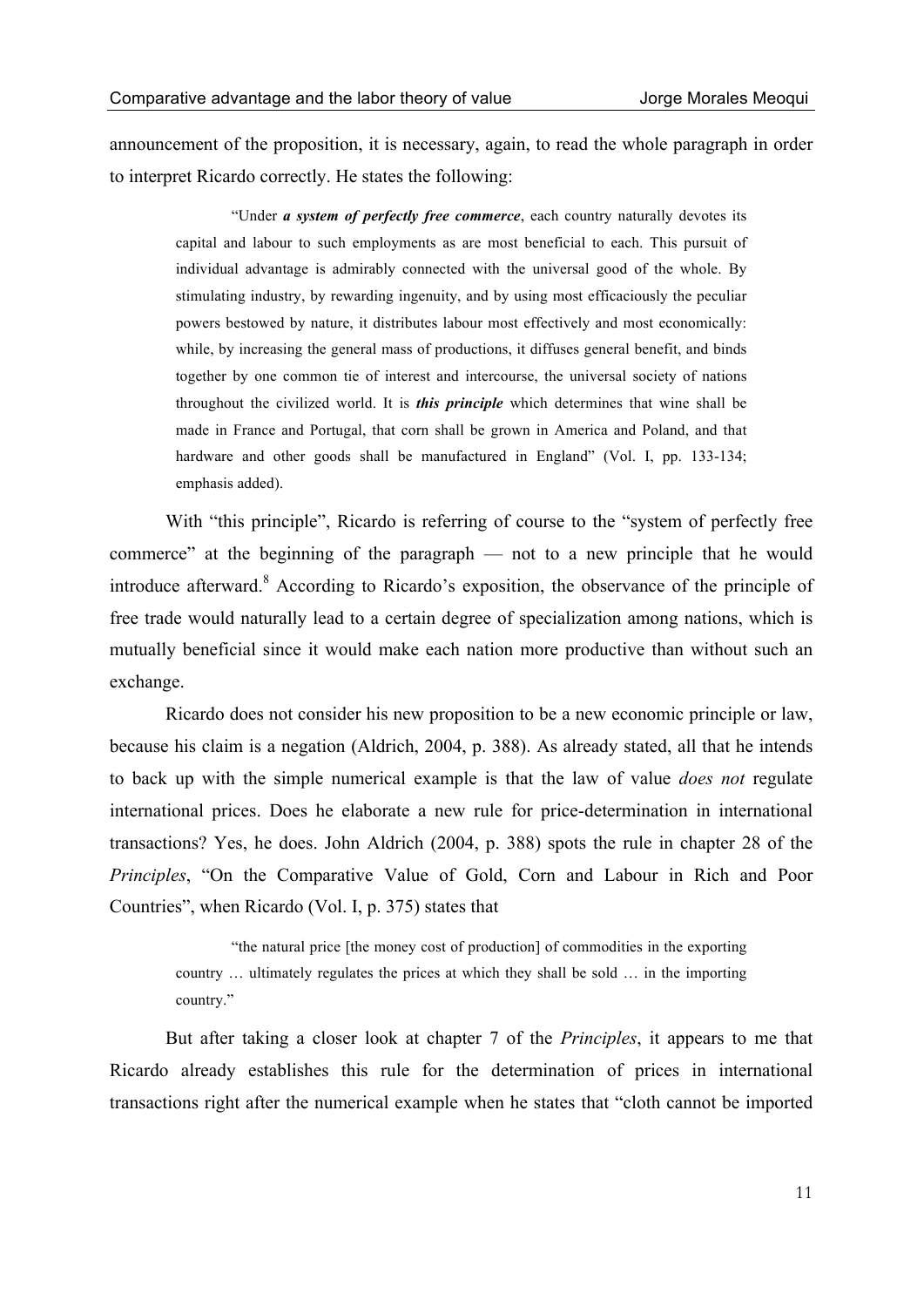into Portugal, unless it sell there for more gold than it cost in the country from which it was imported; and wine cannot be imported into England, unless it will sell for more there than it cost in Portugal" (Vol. I, p. 137). Then, he applies this rule rather consistently to the monetary analysis following an improvement in English winemaking that has made the existing trade unprofitable (Vol. I, pp. 137-42).

Even without conceding to Ricardo's new proposition the rank of an economic law or principle, the insight about the non-appliance of the law of value in international trade under the assumption of factor immobility between countries renders an invaluable service for the free trade theory. It explains why higher real labor costs in less productive countries do not command higher nominal prices for their exported commodities in international markets. Although poorer countries usually have higher real labor costs compared to richer countries in the production of almost every commodity, because their labor force is in general less productive, they have, for the same reason, inferior nominal — that is, money — costs in the production of these commodities due to the low level of salaries. This lack of correspondence between real and nominal — monetary — costs of production between countries can be easily explained by the non-appliance of the law of value in international trade under the assumption of immobility of the labor force.

It is also important to emphasize the close relationship between the two propositions. Without the proposition regarding the law of value, the affirmation that countries do not need to have an absolute real labor cost advantage in a particular commodity — or the exclusive capacity to produce it — in order to participate in international trade would seem not only counterintuitive, but also in contradiction with Ricardo's labor theory of value. Let us explain this crucial point with the help of a numerical example that is in accordance with the labor theory of value, presented in table 3.

|          | Number of men working for a year required |      |
|----------|-------------------------------------------|------|
|          | to produce a given quantity of            |      |
|          | Cloth                                     | Wine |
| England  |                                           | 120  |
| Portugal |                                           |      |

Table 3: Numerical Example in Accordance with the Law of Value

 $8$  Here I disagree with Ruffin (2002, pp. 741-742), who believes that Ricardo would announce the principle later. Ruffin also repeatedly refers to the *law* of comparative advantage.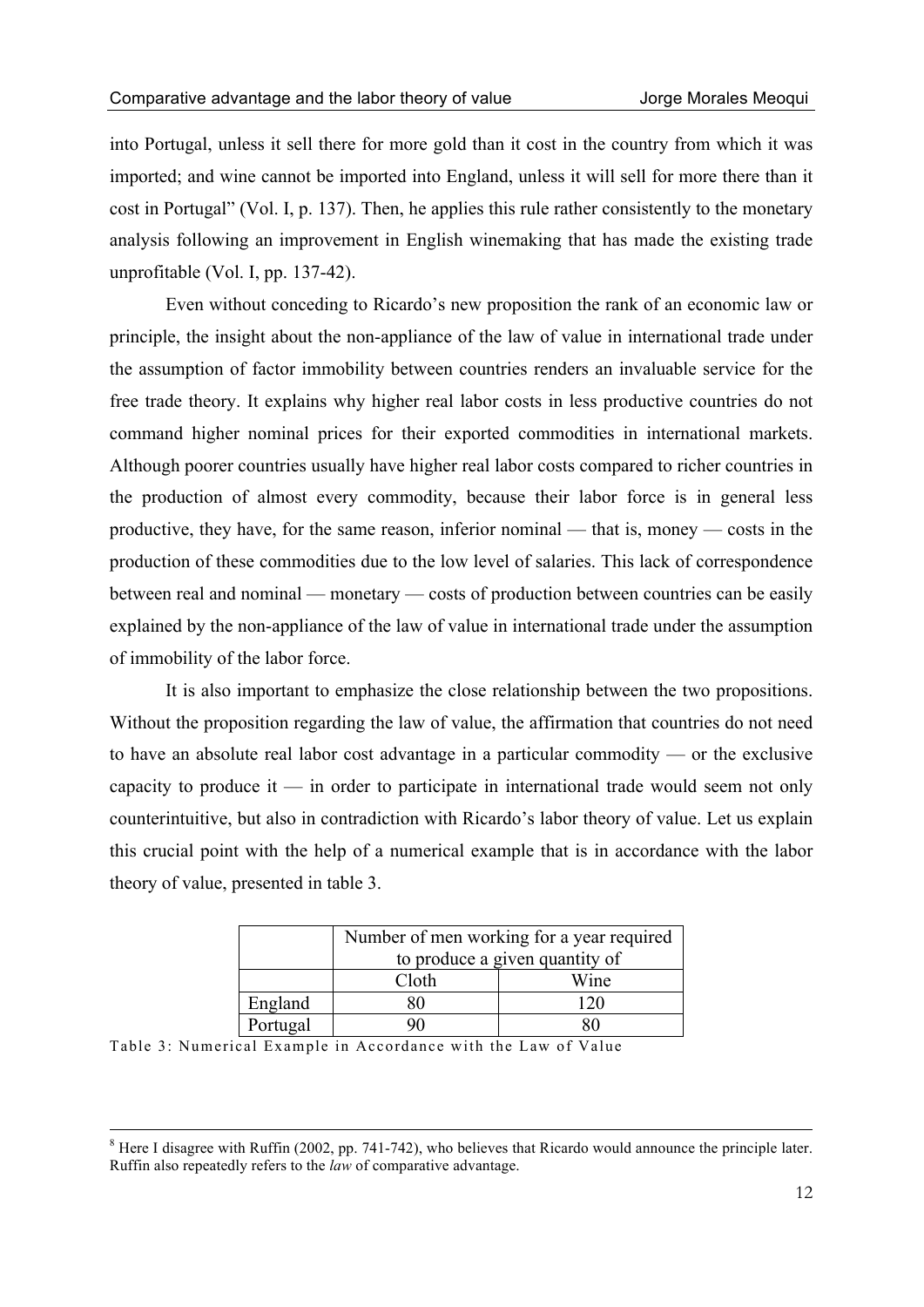In the numerical example in table 3, the quantity of men needed to produce the cloth in England has been reduced from one hundred to eighty men, so that the amounts of English cloth and Portuguese wine currently exchanged are produced with the same quantity of labor in their respective country, which is a mandatory condition under the labor theory of value. For Portugal to remain interested in importing cloth from England, the quantity of labor needed to produce the cloth at home has to be higher than eighty men, the quantity necessary to produce the wine. Otherwise, the country would be better off with the domestic production of cloth. However, if Portugal's quantity of labor for producing the cloth at home is indeed above eighty men, then it loses the real labor cost advantage in cloth with respect to England. Therefore, the initial proposition about the non-appliance of the law of value between countries is indeed critical for the logical construction of Ricardo's numerical example, and for proving the second proposition that a country would import a commodity despite having a real cost advantage over the exporting country. The second proposition is a corollary of the former.

Before Ricardo's two innovative propositions many political economists believed that all commodities would necessarily tend to be produced in the locations where their real costs of production were lowest; if a country had the lowest real labor costs in producing all kind of commodities, it would, therefore, have no interest in engaging in international trade at all. Ricardo's proposition about the law of value refutes these previously prevalent opinions, further strengthening the main implication of the classical rule of specialization: that every country, no matter how rich or poor it might be, has the chance to participate, under favorable terms, in international trade, because it becomes more productive.

With the accurate understanding of Ricardo's innovative propositions in mind, it is possible to prove that the critical objections raised against the numerical example are baseless. They should be considered as a by-product and reliable indicator of the critics' misunderstanding of the numerical example.

## **Some Charges against Ricardo Refuted**

#### *The Logical Structure of Ricardo's Statement*

Ricardo has been repeatedly accused of carelessness and logical inconsistency in the formulation of his famous numerical example. Chipman (1965, p. 480), in particular,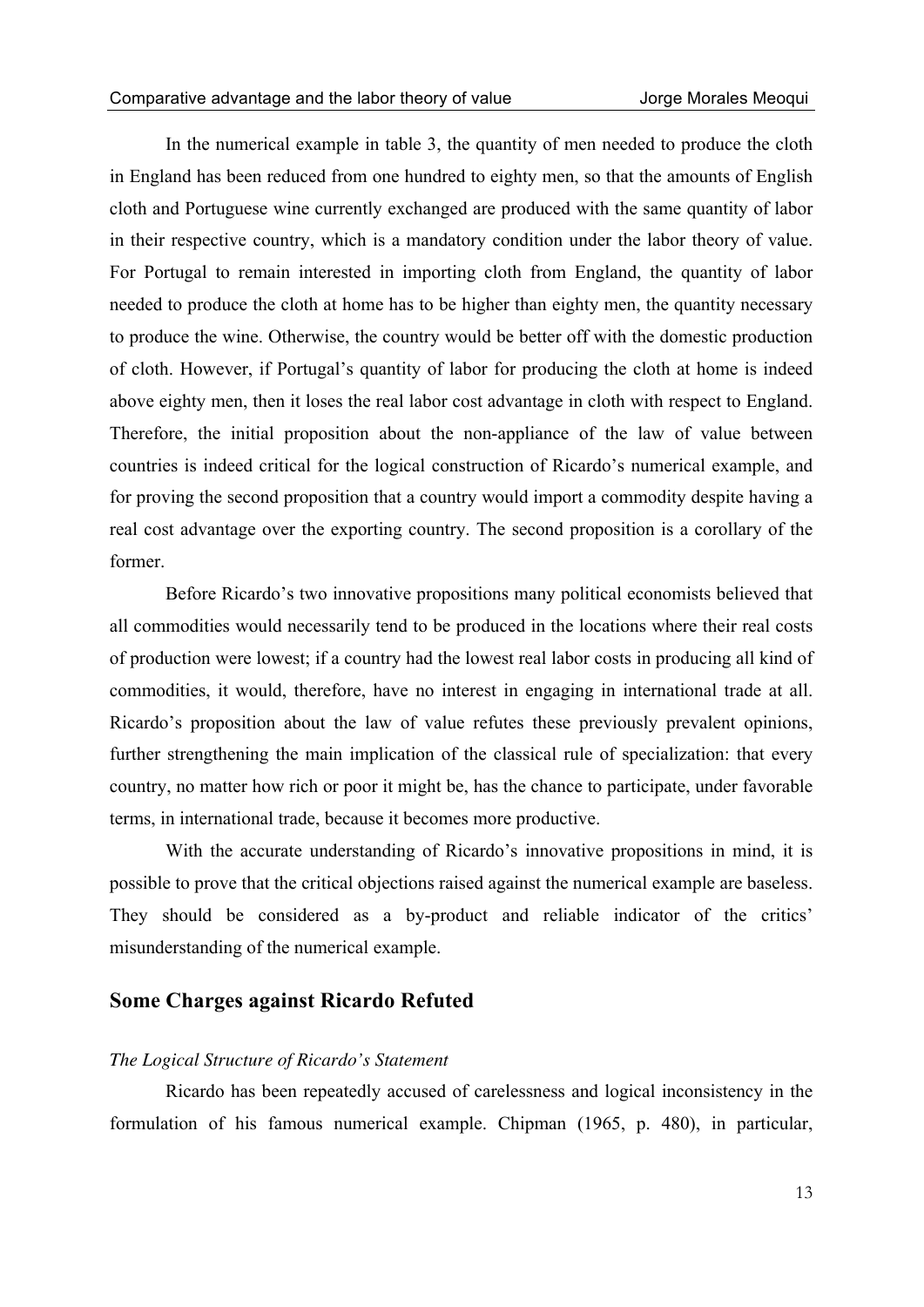criticizes him for announcing the terms of trade relatively late in the exposition of the numerical example, and without explaining its determination.

The accusation of logical inconsistency is rooted, of course, in the erroneous interpretation of Ricardo's numbers as unitary labor costs. The accurate interpretation of the numbers rescues him — the "master logician of political economy" (Maneschi, 2004, p. 435) — from any charge of logical inconsistency and carelessness. By stipulating that certain quantities of wine and cloth are currently exchanged between Portugal and England, Ricardo actually begins with the terms of trade. Then he goes on to specify the amount of labor needed to produce these quantities in both countries, so that each trading partner gains from trade and therefore has an interest in pursuing the exchange. The fact that England uses 100 men to produce the cloth she needs to export in order to pay for the imported wine, whereas she would need 120 men to produce the same quantity of wine at home, immediately establishes her interest in importing wine without requiring any knowledge of Portugal's labor inputs. Likewise, Portugal's interest in importing cloth is established by her requiring 80 men to produce enough wine to pay for the cloth that she would otherwise produce at home with the labor of 90 men.

Ricardo's approach to building his numerical example on an international exchange that is already taking place between Portugal and England is consistent with the main purpose of any international trade theory: to explain the current pattern of international trade. In addition to this, as Ruffin (2002, p. 742) correctly points out, the logical structure followed by Ricardo is valid for any number of commodities and countries.

#### *The Gains from Trade according to Ricardo*

The foremost reason for rejecting Ricardo's formulation of comparative advantage is that he supposedly fails to specify the gains from trade and the proportion in which these gains are divided between the countries participating in the exchange. John Stuart Mill raised this critical point for the first time — although in a very respectful and apologetic way towards Ricardo —, in his *Essays on Some Unsettled Questions of Political Economy* of 1844. This alleged failure by Ricardo is a recurrent reference for many of his critics.

However, it is important to realize that J. S. Mill takes as basis for his remark the numerical example contained in the *Elements*, his father's textbook, and not Ricardo's numerical example in the *Principles*, actually creating the precedent of interpreting and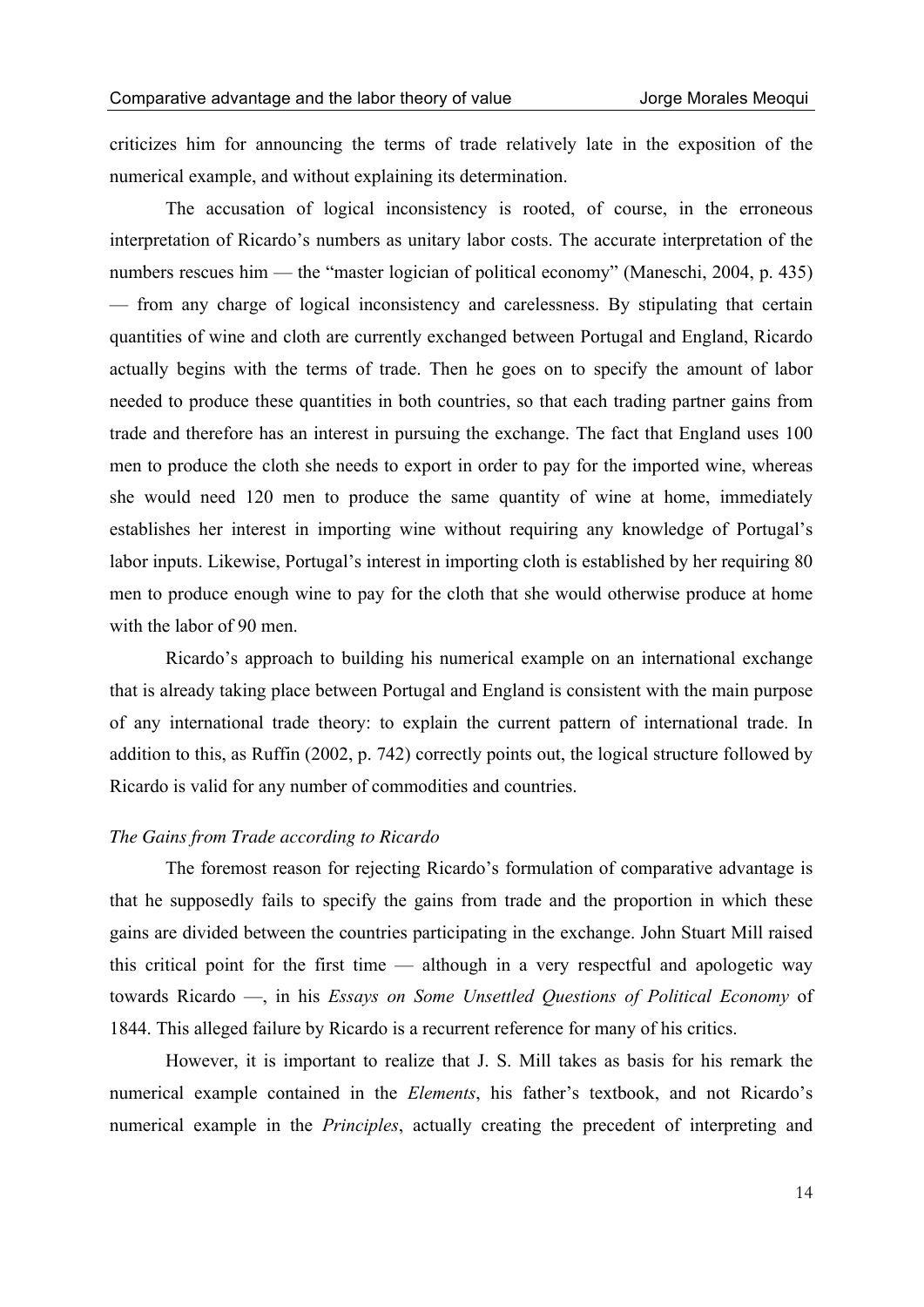correcting Ricardo based on James Mill's example.<sup>9</sup> With the accurate interpretation of Ricardo's numerical example, it is easy to prove that Ricardo did not commit any omission. He indicates rather precisely the gains from trade for each country — unlike the imprecise speculations about the division of these gains between the two countries in what contemporary textbooks refer to as the *Ricardian model*. They are the result of a simple subtraction. For England (Portugal), the gains from trade are given by the difference between the number of men, 100 (80), she currently employs to produce the quantity of cloth (wine) exported to pay for the importation of wine (cloth), and the number of men she would need, 120 (90), to produce the wine (cloth) internally. England saves the labor of 20 men, whereas Portugal saves the labor of 10 men. The additional quantity of commodities or services that these men could produce would be the gains from trade in terms of an increase in the amount of commodities and services available. Thus, in the same breath, Ricardo informs his readers not only about the pattern of trade, but also about each country's gains from trade (Maneschi, 2004, p. 436).

It has been interpreted as a curious fact or perhaps even as an extravagance by Ricardo that, writing in the heyday of England's industrial revolution, he decided to formulate his numerical example selecting Portugal as the superior nation in the production of both commodities. Paul Samuelson (1969, p. 5) explains this odd economic geography with Ricardo's desire to prove to his readers that a foreign country could not undersell England in everything even if the former is more productive in producing every commodity. Probably, but in addition to this explanation, it is also plausible that Ricardo wanted to present England as the greater beneficiary of this exchange despite having an absolute real cost disadvantage in both commodities, since she would save more labor than Portugal.

#### *The Constant-Labor-Costs Assumption*

 $\overline{a}$ 

In addition to the increased complexity when calculating the gains from trade, the erroneous interpretation of Ricardo's numbers as unitary labor costs has also led to the introduction of the assumption of constant labor costs. With the passage of time, this assumption has even turned into an identifying feature of Ricardo's international trade theory.

<sup>&</sup>lt;sup>9</sup> Sraffa (1930, pp. 541-542) indicates a plausible explanation for J. S. Mill's flaw when pointing out that perhaps he "thought that his father had followed Ricardo so closely and faithfully, that anything which the former had said in the *Elements* could safely be attributed to the latter."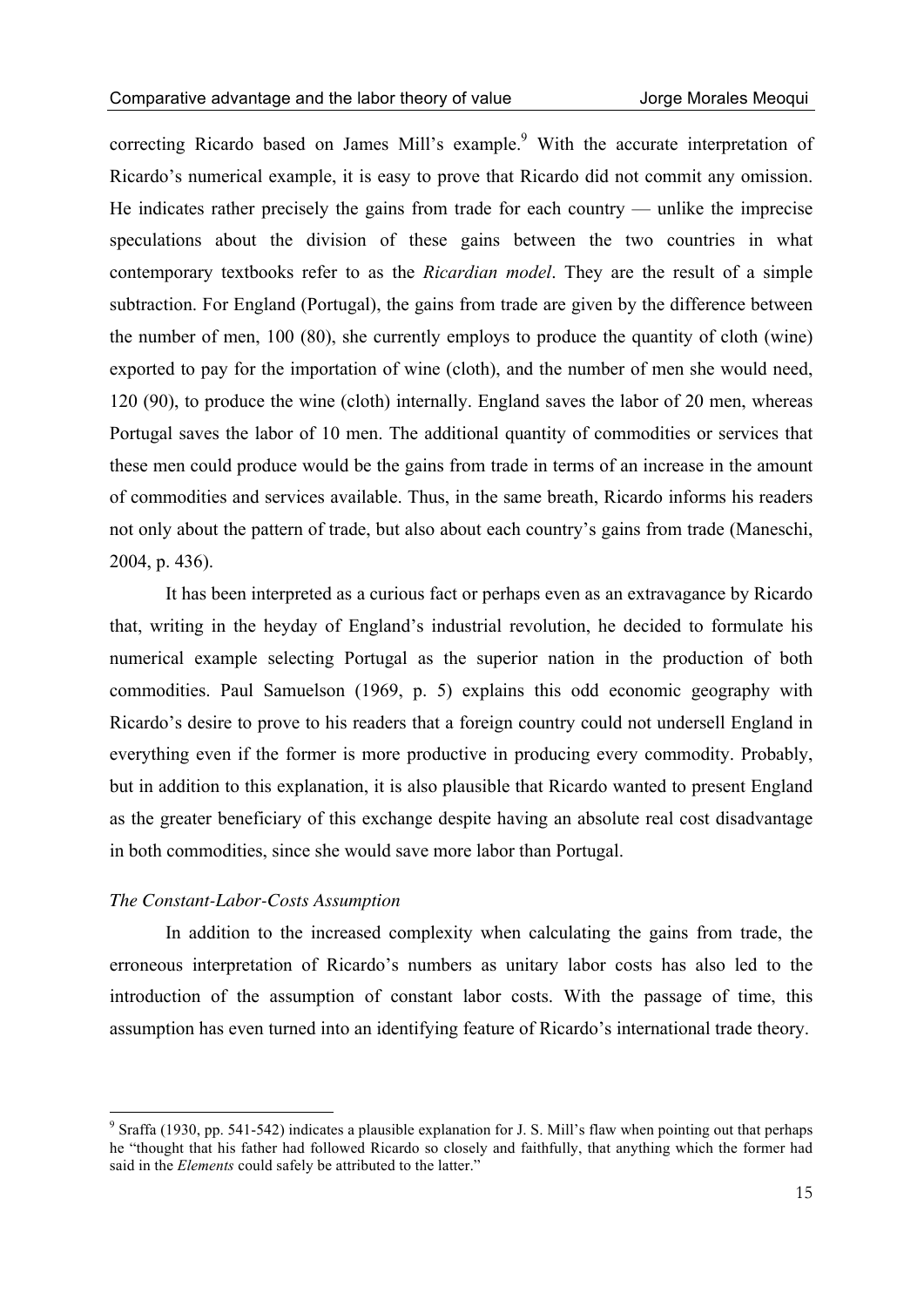The constant-labor-costs assumption has been rightfully regarded as the most unrealistic feature of the Ricardian model of contemporary textbooks. It is indeed an unreasonable assumption for any kind of trade model, since the greatest benefit of trading commodities and services consists in the encouragement of specialization and mass production, which necessarily lead to gains in labor productivity, increasing returns to scale and decreasing labor costs per unit. These beneficial effects could be largely increased by engaging in commerce on an international scale because of the greater extension of the market. Therefore, it is perfectly understandable that any economist who builds up his case in favor of international free trade on a theoretic trade model that leaves precisely these benefits out will inevitably fail to convince anybody.

Having said this, I could not find in chapter 7 of the *Principles* — or anywhere else in that book — any explicit or implicit reference to constant labor costs in connection with international trade. This assumption made its entrance into international trade theory through the backdoor, James Mill, not Ricardo, being the one who let it in by formulating his explanation of comparative advantage in the *Elements* with unitary labor costs. Because countries usually trade more than a single unit of a commodity, later economists have assumed that the unitary costs indicated remain constant. Moreover, since it was mostly from James Mill's textbook and J. S. Mill's later remarks that later generations of economists have learned Ricardo's comparative advantage example, the constant-cost assumption finally became the standard feature of the Ricardian model of today's textbooks.

Aldrich (2004, p. 382) is apparently aware that the true origin of the constant labor cost assumption is James Mill's example and not Ricardo's. Nevertheless, he affirms a few pages later that in Ricardo's example "trade between Portugal and England would not take place if English and Portuguese labor had to exchange at parity; if, say, England's cloth consignment were reduced by one-fifth so that its labor content equaled that of Portugal's wine consignment, Portugal would withdraw from the trade. Ricardo does not draw this conclusion, but perhaps he thought the reader would" (p. 388).

Ricardo does not draw the above conclusion, and neither should the reader, because it is only valid under the constant-cost assumption. In order for Portugal to withdraw from the exchange under these modified terms of trade, her real labor costs for the new quantity of cloth traded should be equal to or below 80 men, the labor costs for the quantity of wine she needs to export in order to pay for the importation of cloth. If Portugal's real labor costs for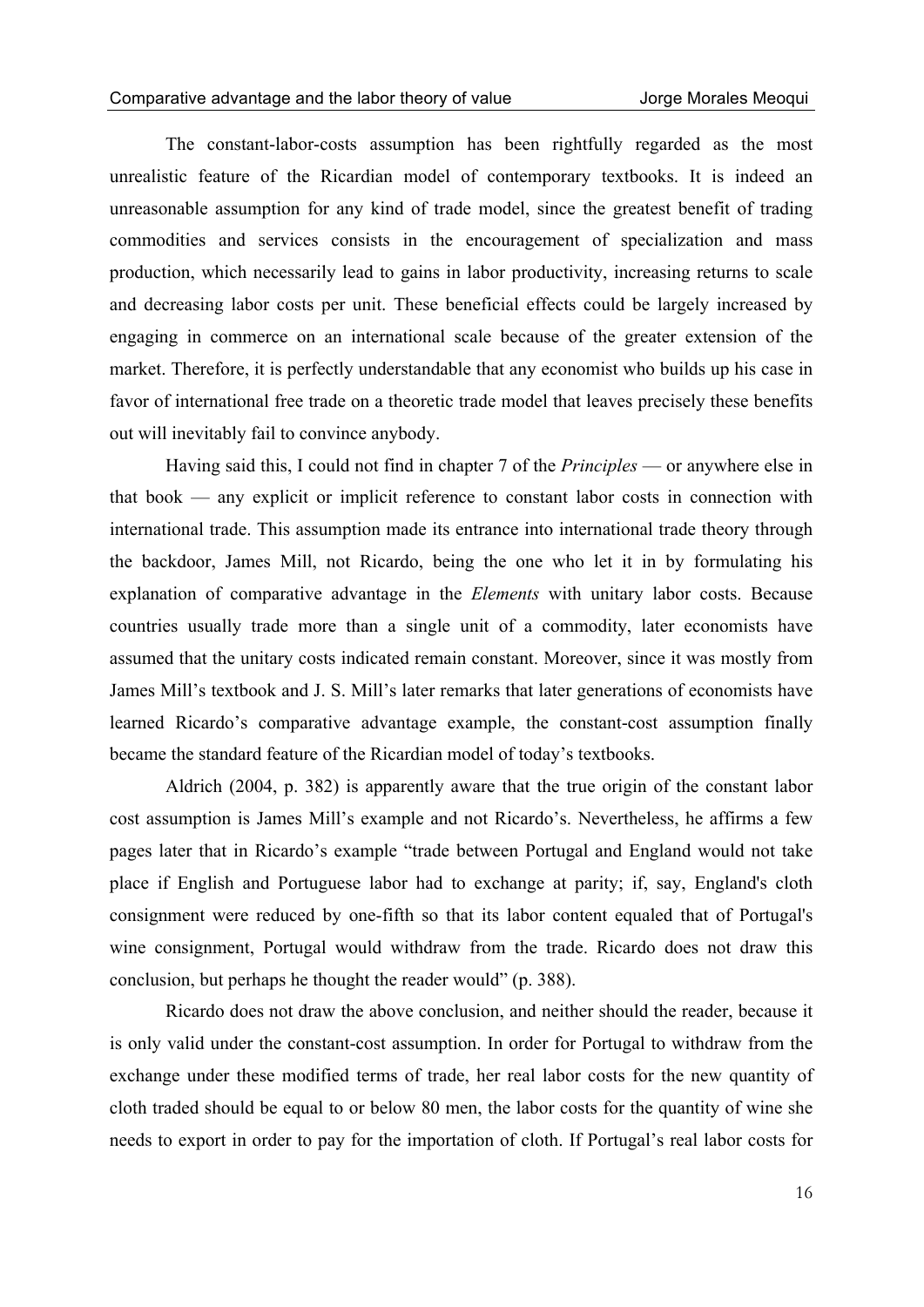producing the cloth at home are also reduced by a fifth  $(90 - 18 = 72$  men), she would certainly retreat from this unfavorable trade, but such a proportional cost reduction implies the assumption of constant labor costs. Ricardo never made such an assumption.<sup>10</sup>

The reinterpretation of Ricardo's numerical example necessarily leads to the dismissal of the constant-labor-cost assumption as a dominant feature of the classical theory of international trade. This has far-reaching consequences for the case in favor of free trade. Economies of scale, formerly banned from Ricardo's comparative-advantage insight due to the presence of the constant-labor-costs assumption, now can be easily integrated. Critical points directly raised against the dismissed assumption, like the well-known *Graham's paradox*<sup>11</sup>, all of a sudden become irrelevant with regard to Ricardo's original statement of comparative advantage, although it remains a valid critic for the Ricardian model of contemporary textbooks.

#### *The Assumption of Immobility of the Factors of Production*

 $\overline{a}$ 

Another prominent feature of Ricardo's international trade theory is the assumption of international immobility of the factors of production. This assumption, unlike the one proclaiming constant labor costs, is indeed necessary for the validity of Ricardo's propositions. Ricardo himself is very much aware of it, since he devotes an important part of his exposition to it.<sup>12</sup>

Critics of free trade have repeatedly stated that the assumption of immobility of the factors of production — at least as far as the factor capital is concerned —, is not valid for the contemporary world economy anymore. Today, no one would seriously dispute the fact that capital is indeed more mobile than in Ricardo's times. With a simple click on a computer mouse, immense amounts of capital can be transferred at incredible speed from one end of the world to the other. Therefore, the critics argue, any conclusion gained from a theoretic model that uses such an unrealistic assumption should be dismissed because of the model's lack of correspondence with economic reality.

Let us assume for a moment that there is indeed unrestricted mobility of the factors of production in the present world economy. Ricardo explicitly analyzes this possibility on page

<sup>&</sup>lt;sup>10</sup> If Portugal needs more than 80 men for producing the new quantity of cloth traded, she would lose her real labor cost advantage in cloth with respect to England, but she would still be interested in the exchange.  $11$  See Graham (1923).

<sup>&</sup>lt;sup>12</sup> Ruffin (2002, p. 734) calculates that from the 973 words Ricardo devoted to explain his insight, he employed 485 to emphasize the importance of factor immobility!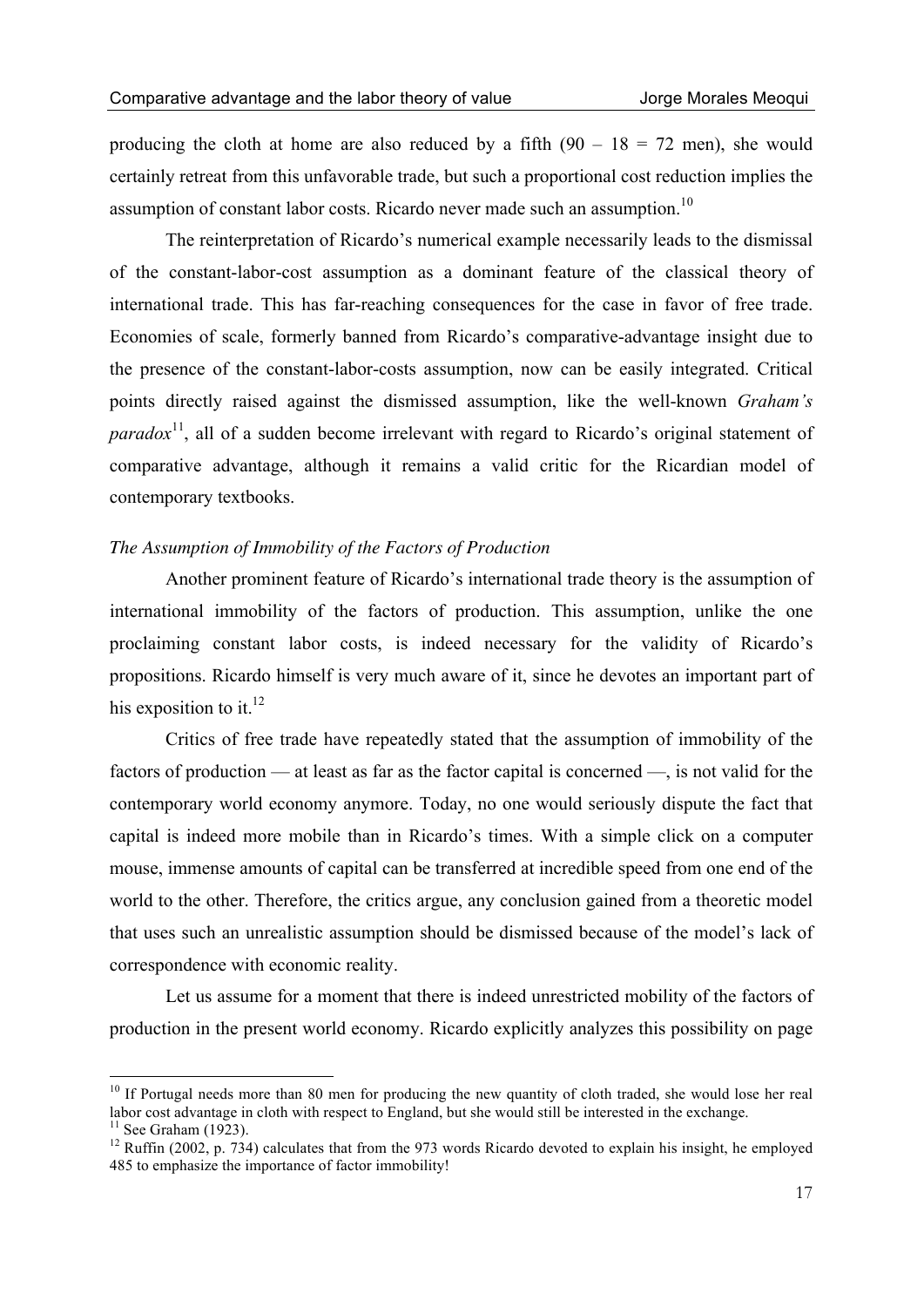136 of the *Principles*. In this case, the labor theory of value would regulate the relative value of commodities in international transactions as well. Consequently, commodities would be produced in locations throughout the world where the real labor costs are lowest. Labor and capital owners would migrate to these locations in order to earn higher real incomes and enjoy the highest possible standard of living. Ricardo's two propositions would not hold anymore, but the case in favor of free international trade would remain essentially untouched.

Now, should we really consider Ricardo's assumption of international immobility of labor as unrealistic in the context of the present world economy? Unquestionably, today's labor force is more mobile than that in the first decades of the nineteenth century. However, the billions of inhabitants currently living in developing countries cannot migrate to the developed countries to earn higher salaries and enjoy a better standard of living. Strict immigration laws — which have been turned even more restrictive in recent years —, effectively limit the legal — and try to prevent the illegal — immigration from poor to rich nations. Even within the European Union, which grants the citizens of its member states the right to access the labor market of any other member state, $13$  the labor force shows very little disposition to move to another country to seek employment or higher salaries. So, today's world economy can be regarded as an economic system with only partial mobility of factors of production: capital is increasingly mobile between countries, but the mobility of labor is still artificially restricted.

The unrelenting validity and importance of Ricardo's two propositions for the present process of economic globalization become evident when applying them to what has been mostly perceived as a growing threat in the developed world in recent years: the emergence of China and India as active players in the world economy. It has been said that these two countries could soon undersell the developed countries in the production of every commodity because of their lower nominal labor costs and vast human resources. However, these inferior nominal labor costs are the result of the meager nominal salaries prevailing in these countries, which are the direct consequence of a low level of productivity of the labor force and its inability to emigrate to countries with higher productivity. Therefore, both China and India have higher (!) real labor costs compared to the developed countries, which is exactly the situation in England in Ricardo's numerical example. Nowadays, as well as in Ricardo's time,

<sup>&</sup>lt;sup>13</sup> At the time this article went to press, citizens of the new member states in Central and Eastern Europe were actually banned — although on a temporary basis — from seeking employment in countries like Austria and Germany.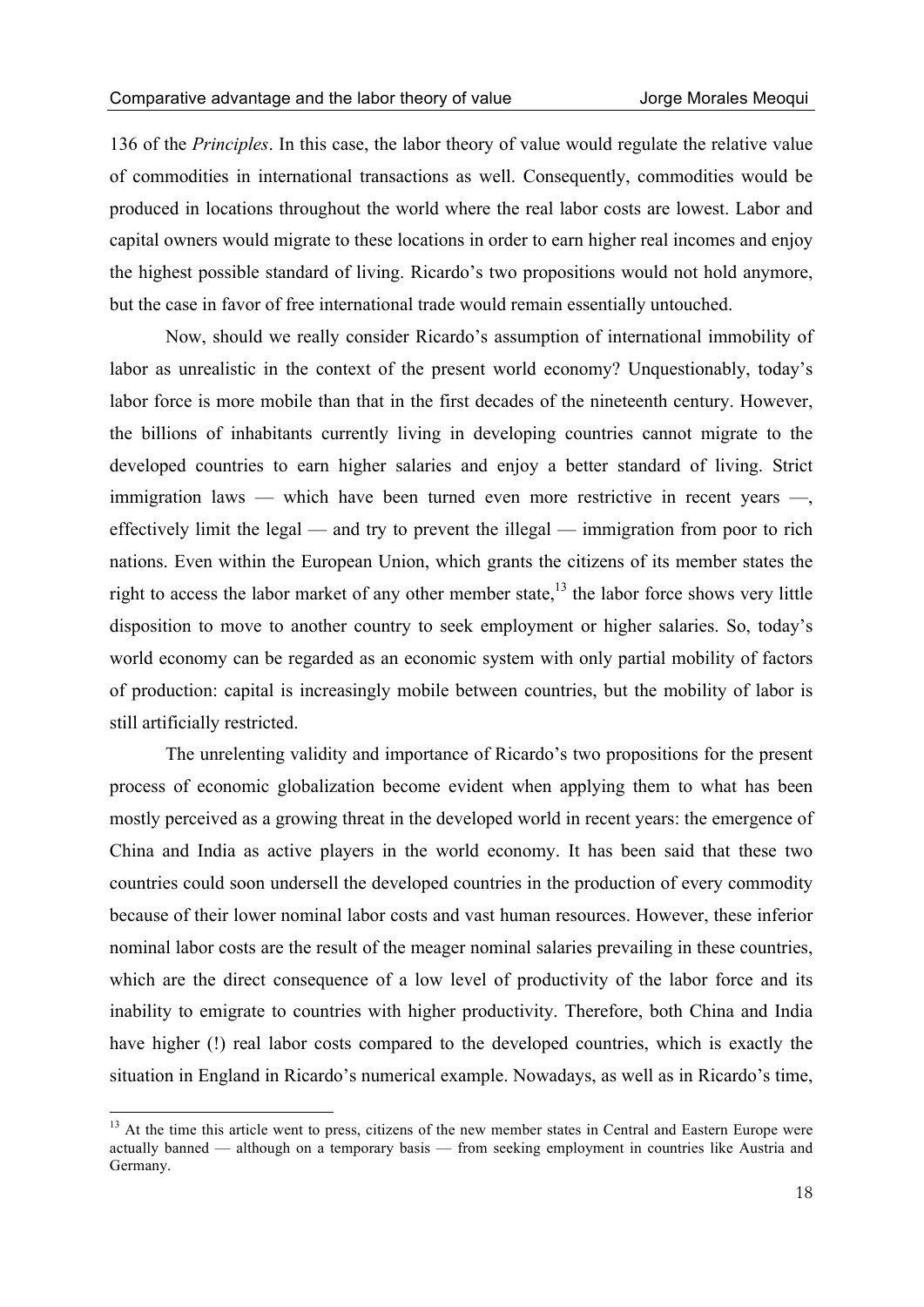every nation is interested in trading freely with the rest of the world in order to specialize in certain areas according to its comparative advantage and to become more productive so that their citizens can consume more commodities and enjoy a higher standard of living.

#### **Conclusions**

The frequent omission of the proposition regarding the non-appliance of the law of value in international transactions has led to an incomplete understanding of Ricardo's numerical example that was meant to illustrate it. Consequently, the well-known corollary of this omitted proposition, namely, that a country might import a certain amount of a commodity despite having a real cost advantage in producing the same amount of the commodity with respect to the exporting country, has been wrongly viewed as an economic law or principle that leads to free trade. The case for free trade, however, is not based on the comparison of costs or cost ratios between countries, but on the comparison of real costs within a country for the commodities traded, or to put it differently, between domestic production and importation. According to the classical rule of specialization, it is beneficial for a country to import commodities whenever they can be bought with other commodities whose production entails lower real costs than does the domestic production of the imported commodities.

The misinterpretation of the four numbers in the numerical example as unitary labor costs has led to the incorrect assumption of constant returns to scale. This assumption is completely inappropriate for any theoretical model of international trade, because the main benefit of international trade consists in increasing the productivity of labor, which is incompatible with the constant-returns-to-scale assumption.

Ricardo's two innovative propositions remain valid in the contemporary economic system because labor continues to be essentially immobile on a global scale. It can be seen as an example of the continued relevance of classical political economy as a valid and useful conceptual framework for analyzing the actual problems and challenges of the current process of economic globalization.

Finally, the new interpretation of Ricardo's numerical example highlights the importance of consulting the primary source for the understanding of a concept or theory. The reliance on secondary sources, however valuable and prestigious they might have been considered, always bears the danger of perpetuating the potential misinterpretation of the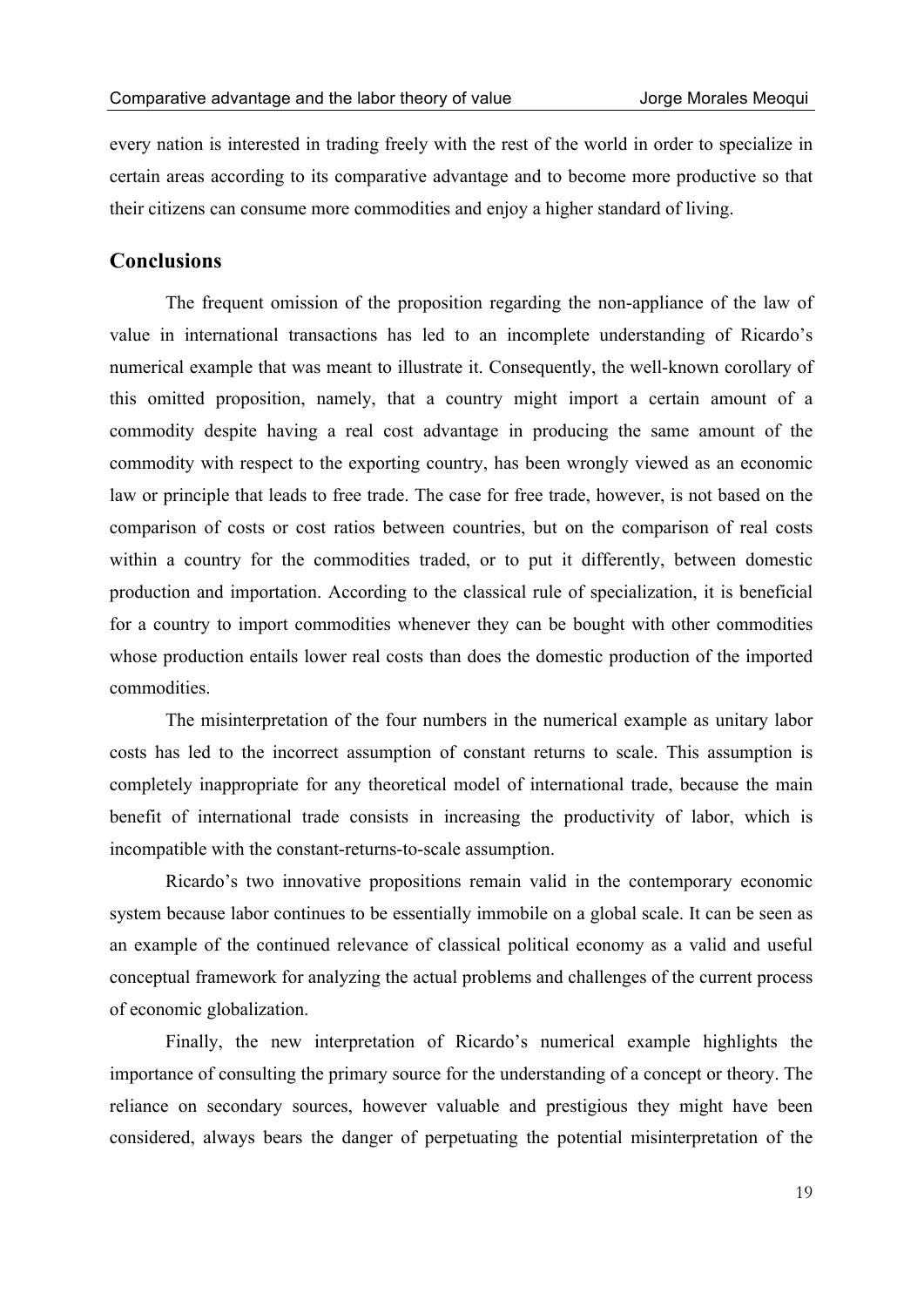original thinker by the authors of these secondary sources. This danger increases considerably when the researcher decides to rely rather exclusively on secondary sources to arrive to his or her conclusions. By following this approach, generations of scholars unconsciously reproduce and perpetuate the possible distortions and errors made by earlier interpreters of the original thinker, as has been the case with Ricardo's famous numerical example.

# **References**

- Aldrich, J. (2004). The Discovery of Comparative Advantage. *Journal of the History of Economic Thought , 26*, 379-399.
- Cairnes, J. E. ([1874]1967). *Some Leading Principles of Political Economy* (Reprint. London 1874 ed.). New York: Kelley.
- Chipman, J. S. (1965). A Survey of the Theory of International Trade: Part 1, The Classical Theory. *Econometrica , 33* (3), 477-519.
- Graham, F. D. (1923). Some Aspects of Protection Further Considered. *The Quaterly Journal of Economics , 37* (2), 199-227.

Krugman, P. R. (n.d.). *Ricardo's Difficult Idea.* http://web.mit.edu/krugman/www/ricardo.htm. Accessed 11 April 2007.

- Malthus, T. R. (1989). *Principles of Political Economy* (Vol. I). (J. Pullen, Ed.) Cambridge et al. : Cambridge University Press.
- Maneschi, A. (1998). *Comparative Advantage in International Trade.* Cheltenham: Edward Elgar Publishing Limited.
- Maneschi, A. (2004). The True Meaning of Ricardo's Magic Four Numbers. *Journal of International Economics , 62* (2), 433-443.
- Mill, J. (1826). *Elements of Political Economy* (3rd Edition ed.). London: Baldwin, Cradock and Joy .
- Mill, J. S. (1909). *Principles of Political Economy*. http://www.econlib.org/library/Mill/mlP1.html. Accessed 12 September 2006.
- Mill, J, S. [1844] 1996. *Essays on Some Unsettled Questions of Political Economy*. In vol. 4 of *Collected Works of John Stuart Mill*, edited by J. M. Robson. London: Routledge.
- Ricardo, D. (2004). *The Works and Correspondence of David Ricardo* (Vols. I-XI). (P. Sraffa, Ed.) Indianapolis: Liberty Fund, Inc.
- Robbins, L. (1958). *Robert Torrens and the Evolution of Classical Economics.* London: Macmillan.
- Ruffin, R. J. (2002). David Ricardo's Discovery of the Comparative Advantage. *History of Political Economy , 34* (4), 727-748.
- Samuelson, P. A. (1969). The Way of an Economist. In P. A. Samuelson (Ed.), *International Economic Relations: Proceedings of the Third Congress of the International Economic Association* (pp. 1-11). London: Macmillan.
- Smith, A. (1776). *An Inquiry into the Nature and Causes of the Wealth of Nations* (The Glasgow Edition of the Works and Correspondence of Adam Smith ed.). (R. H. Campbell, & A. S. Skinner, Eds.) Indianapolis: LibertyClassics.
- Sraffa, P. (1930). An Alleged Correction of Ricardo. *The Quarterly Journal of Economics , 44*, 539-544.
- Thweatt, W. O. (1976). James Mill and the Early Development of Comparative Advantage. *History of Political Economy , 8* (2), 207-234.